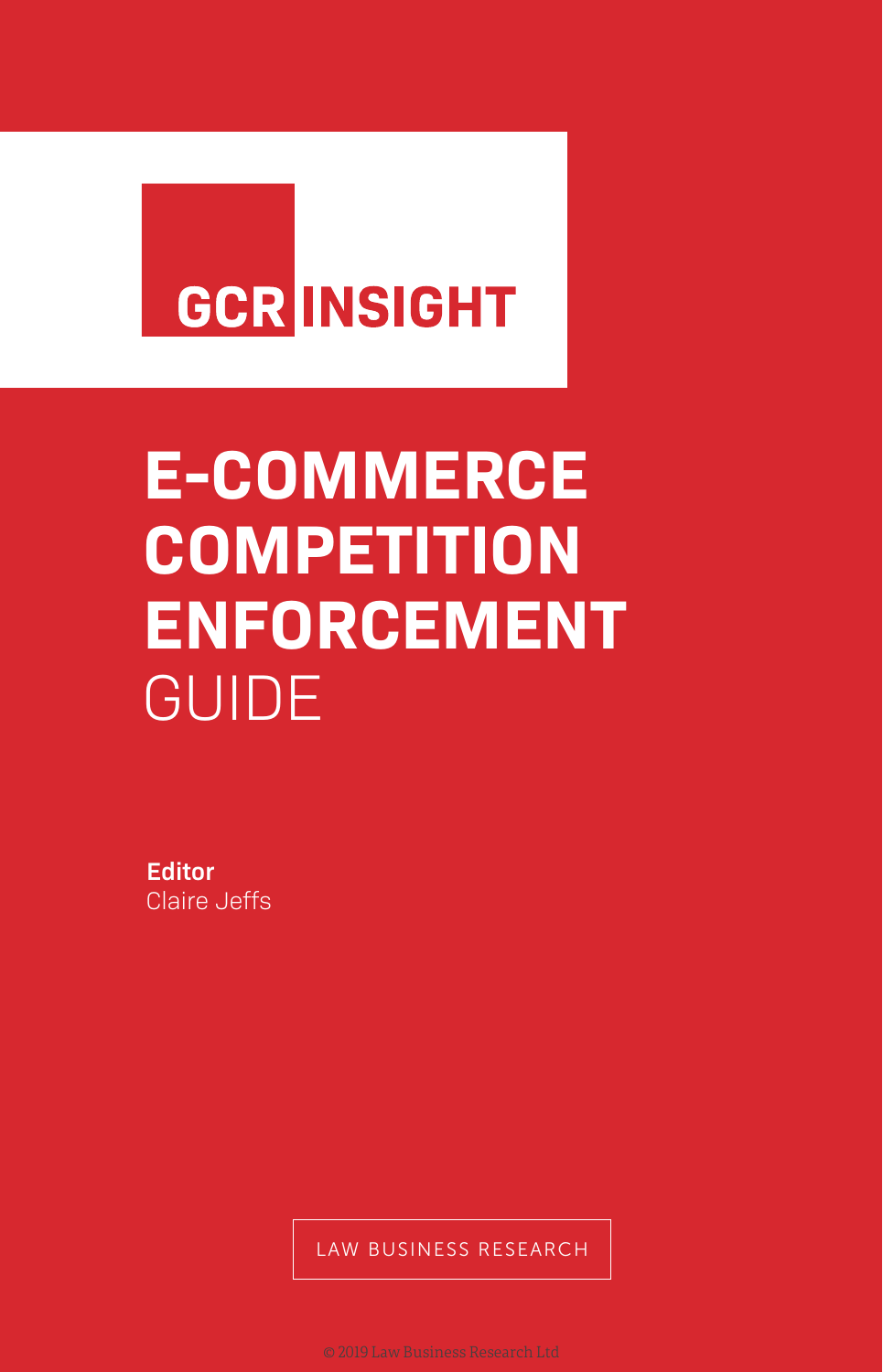# **E-COMMERCE COMPETITION ENFORCEMENT** GUIDE

**Editor**

Claire Jeffs

Reproduced with permission from Law Business Research Ltd This article was first published in January 2019 For further information please contact Natalie.Clarke@lbresearch.com



© 2019 Law Business Research Ltd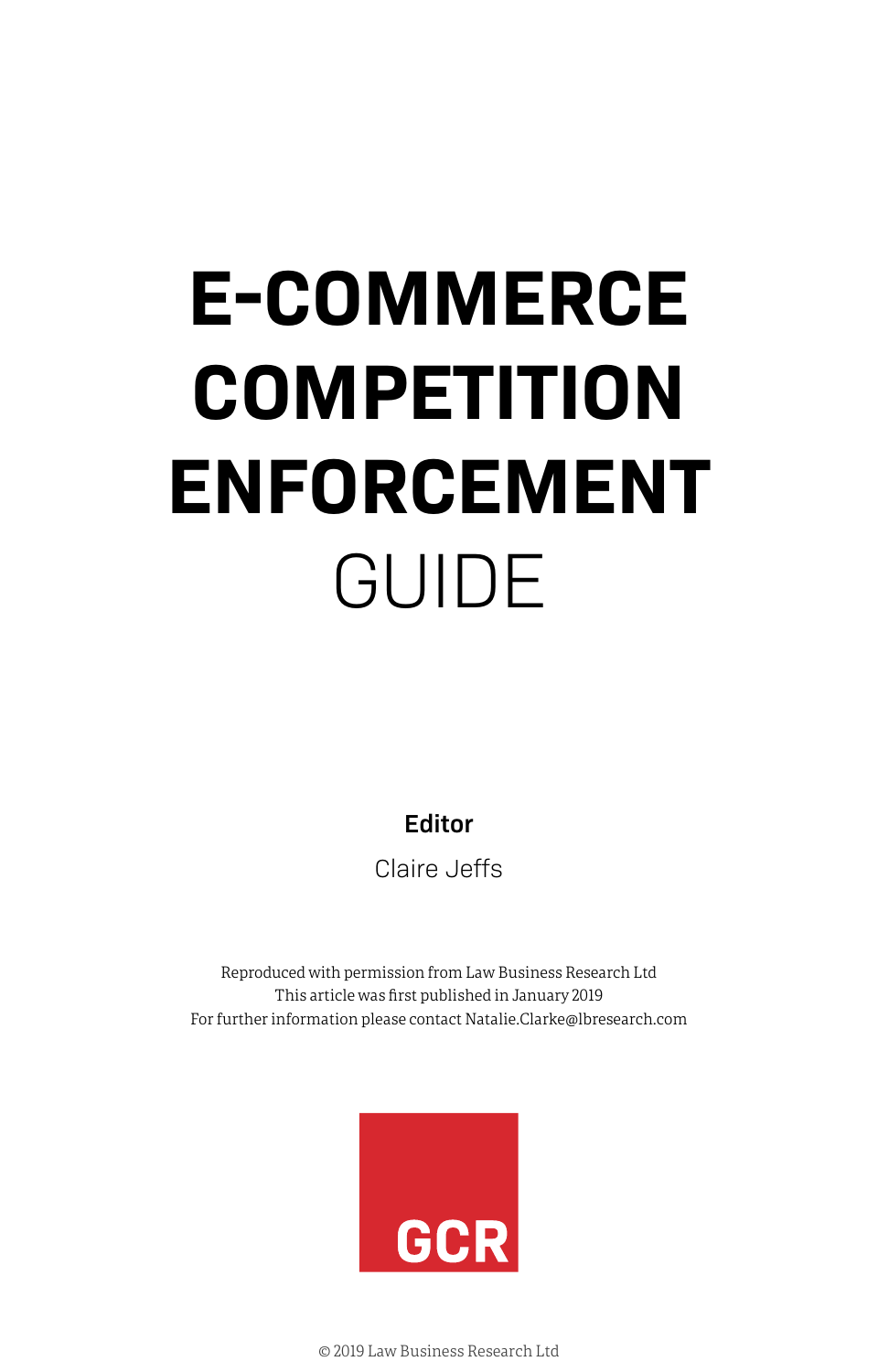**Publisher** Clare Bolton

**Senior account manager** Mahnaz Arta

**Editorial coordinator** Gracie Ford

**Production editor** Harry Turner

**Subeditor** Rakesh Rajani

**Editor-in-chief** David Samuels

Published in the United Kingdom by Global Competition Review

Law Business Research Ltd 87 Lancaster Road, London, W11 1QQ, UK © 2018 Law Business Research Ltd www.globalcompetitionreview.com

First edition

No photocopying: copyright licences do not apply.

The information provided in this publication is general and may not apply in a specific situation, nor does it necessarily represent the views of authors' firms or their clients. Legal advice should always be sought before taking any legal action based on the information provided. The publishers accept no responsibility for any acts or omissions contained herein. Although the information in this is accurate as of November 2018, be advised this is a developing area.

To subscribe contact subscriptions@globalcompetitionreview.com

Enquiries concerning reproduction should be sent to Law Business Research, at the address above. Enquiries concerning editorial content should be directed to the Publisher – clare.bolton@globalcompetitionreview.com

ISBN 978-1-78915-125-1

Printed in Great Britain by Encompass Print Solutions, Derbyshire Tel: 0844 2480 112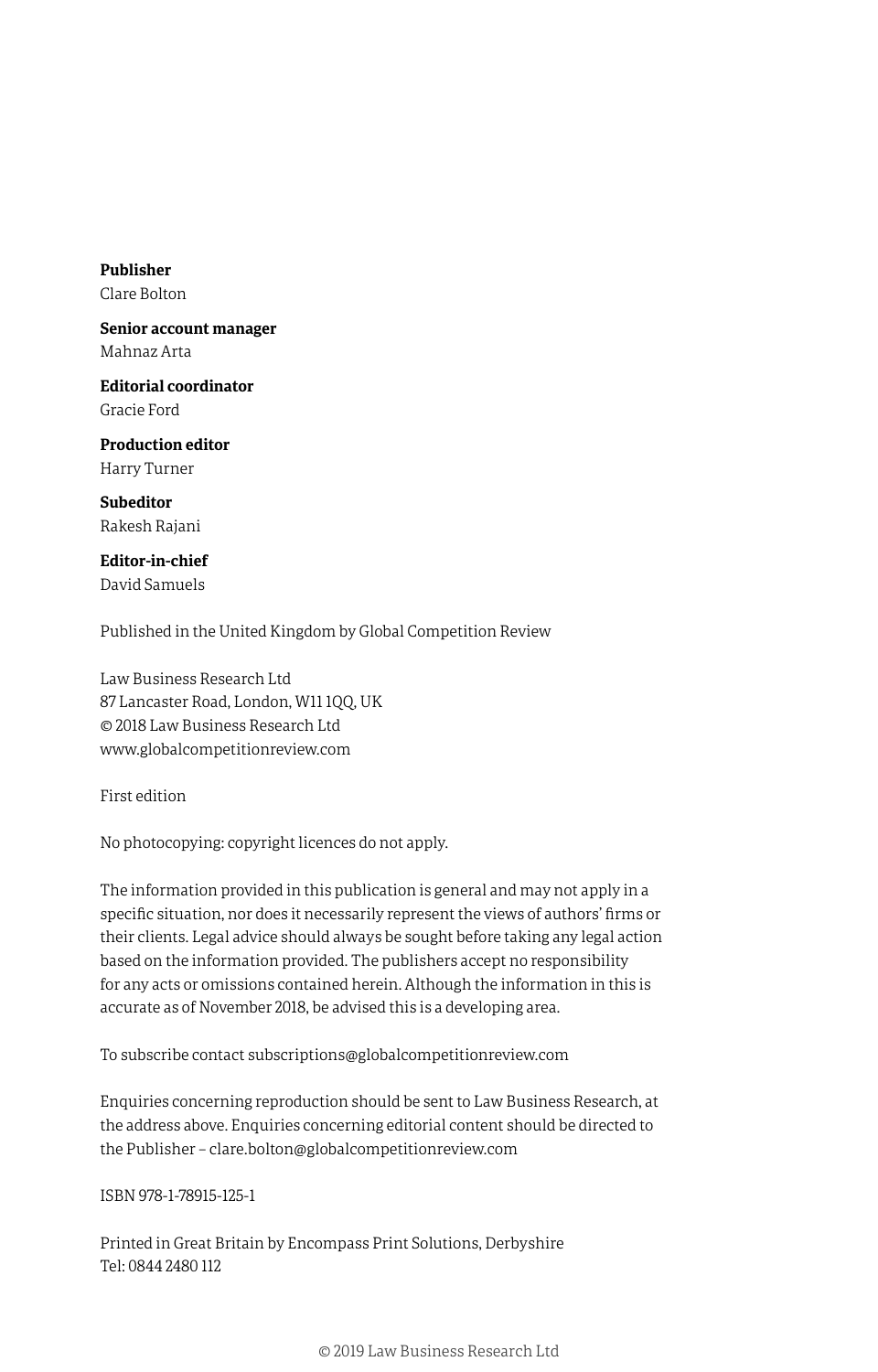### **Acknowledgements**

The publisher acknowledges and thanks the following for their assistance throughout the preparation of this book:

#### ALLEN & GLEDHILL LLP

#### ANALYSIS GROUP

AUSTRALIAN COMPETITION AND CONSUMER COMMISSION

AXINN, VELTROP & HARKRIDER LLP

BLAKE, CASSELS & GRAYDON LLP

#### BREDIN PRAT

CLEARY GOTTLIEB STEEN & HAMILTON LLP

#### CLIFFORD CHANCE LLP

COMPETITION AND CONSUMER COMMISSION OF SINGAPORE

COMPETITION COMMISSION OF INDIA

COVINGTON & BURLING LLP

CREEL GARCIA-CUÉLLAR, AIZA Y ENRÍQUEZ SC

DIRECTORATE GENERAL FOR COMPETITION OF THE EUROPEAN COMMISSION

HENGELER MUELLER – PARTNERSCHAFT VON RECHTSANWÄLTEN MBB

JAPAN FAIR TRADE COMMISSION

#### JUNHE LLP

#### KIM & CHANG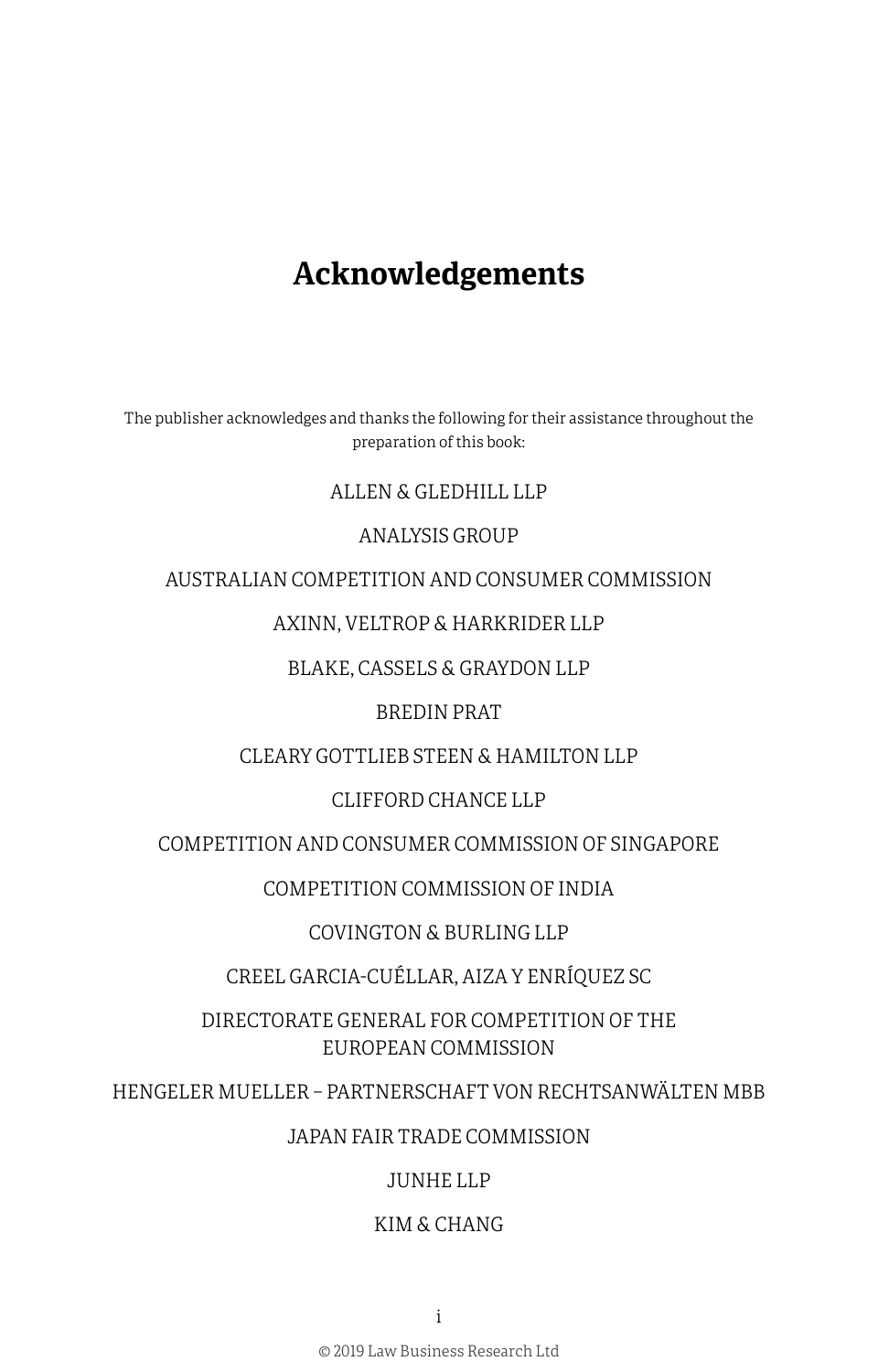## MATTOS FILHO, VEIGA FILHO, MARREY JR E QUIROGA ADVOGADOS MORI HAMADA & MATSUMOTO SKADDEN, ARPS, SLATE, MEAGHER & FLOM SLAUGHTER AND MAY TRILEGAL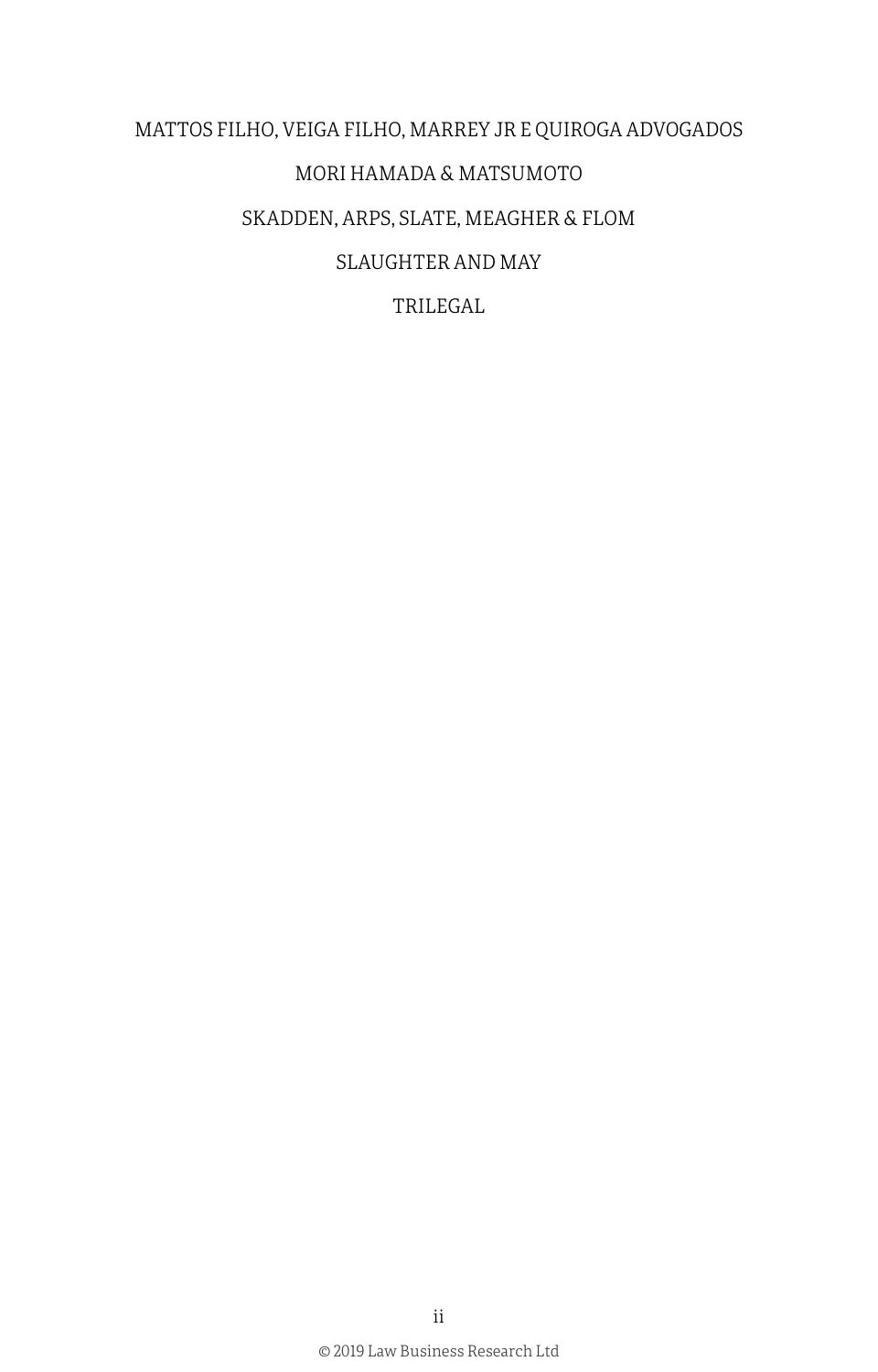## **Contents**

| $\mathbf{1}$ |                                                                                                                        |  |  |  |  |
|--------------|------------------------------------------------------------------------------------------------------------------------|--|--|--|--|
|              | Claire Jeffs                                                                                                           |  |  |  |  |
|              | Part I: Europe                                                                                                         |  |  |  |  |
| 2            | Guillaume Loriot                                                                                                       |  |  |  |  |
| 3            | European Union - Restrictions of Online Sales, including Geo-blocking<br>Nelson Jung                                   |  |  |  |  |
| 4            | Philippe Chappatte, Kerry O'Connell and Sarah de Morant                                                                |  |  |  |  |
| 5            | Pierre Honoré and Guillaume Fabre                                                                                      |  |  |  |  |
| 6            | Thorsten Mäger and Philipp Otto Neideck                                                                                |  |  |  |  |
| 7            | Miranda Cole                                                                                                           |  |  |  |  |
| 8            | Thomas Graf and Henry Mostyn                                                                                           |  |  |  |  |
| 9            | European Union - Two-Sided Markets, Platforms and Network Effects 85<br>Joshua White, Antoine Chapsal and Aaron Yeater |  |  |  |  |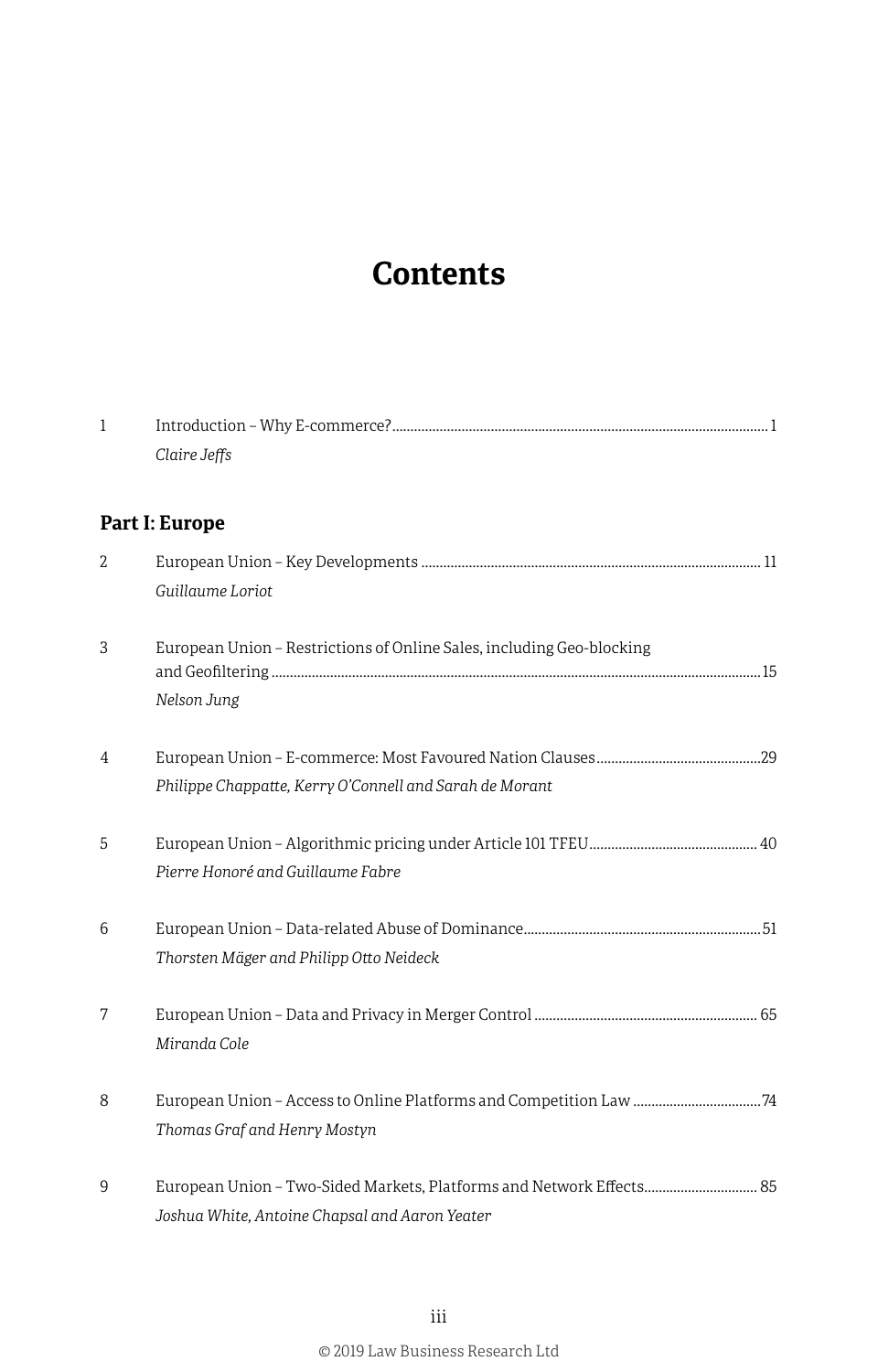#### **Part II: Americas**

| 10 | Daniel S Bitton                                                       |      |
|----|-----------------------------------------------------------------------|------|
|    |                                                                       |      |
| 11 |                                                                       |      |
|    | Paul Eckles and Jeremy Koegel                                         |      |
| 12 | United States - E-commerce Economics: Market Power and Enforcement in |      |
|    |                                                                       |      |
|    | Rebecca Kirk Fair, Nikita Piankov and Emmanuel Frot                   |      |
| 13 |                                                                       |      |
|    | Micah Wood, Laura Weinrib, Kevin MacDonald, and David Dueck           |      |
| 14 |                                                                       |      |
|    | Carlos Mena Labarthe, Jorge Kargl Pavía and Aleine Obregón            |      |
| 15 |                                                                       | .149 |
|    | Amadeu Ribeiro, Michelle Machado, Paula Camara and Ana Paula Tavassi  |      |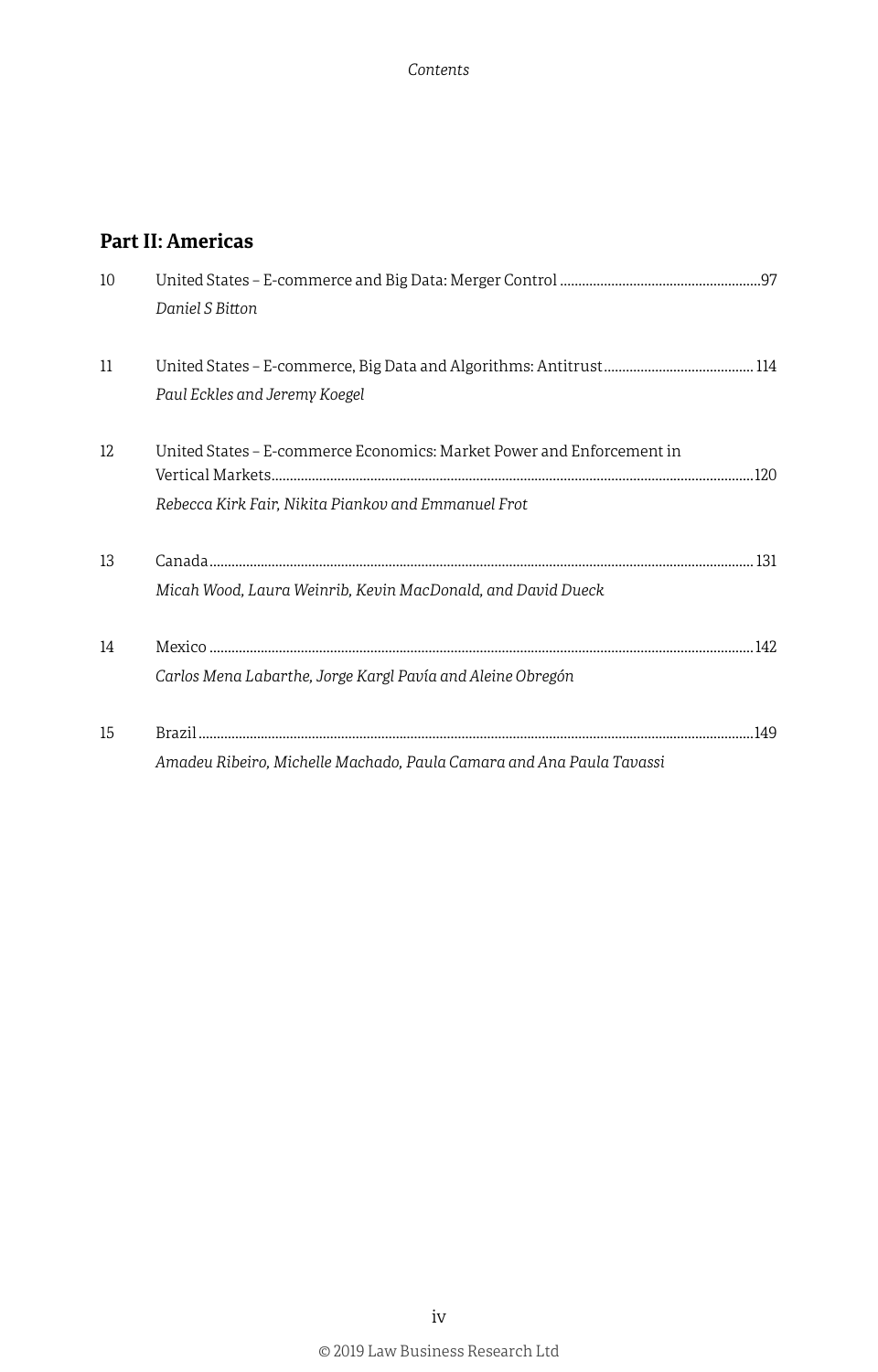#### **Part III: Asia-Pacific**

| 16 | Rod Sims                                            |  |
|----|-----------------------------------------------------|--|
| 17 |                                                     |  |
|    | Janet Yung Yung Hui, Xuefei Bai and Huting Li       |  |
| 18 |                                                     |  |
|    | Smita Jhingran                                      |  |
| 19 |                                                     |  |
|    | Nisha Kaur Uberoi and Shravani Shekhar              |  |
| 20 |                                                     |  |
|    | The Competition Policy Research Centre Secretariats |  |
| 21 |                                                     |  |
|    | Hideki Utsunomiya and Yusuke Takamiya               |  |
| 22 |                                                     |  |
|    | Youngjin Jung, In-Sang Kim and Hee Won Marina Moon  |  |
| 23 |                                                     |  |
|    | Lee Pei Rong Rachel and Leow Rui Ping               |  |
| 24 |                                                     |  |
|    | Daren Shiau and Elsa Chen                           |  |
|    |                                                     |  |
|    |                                                     |  |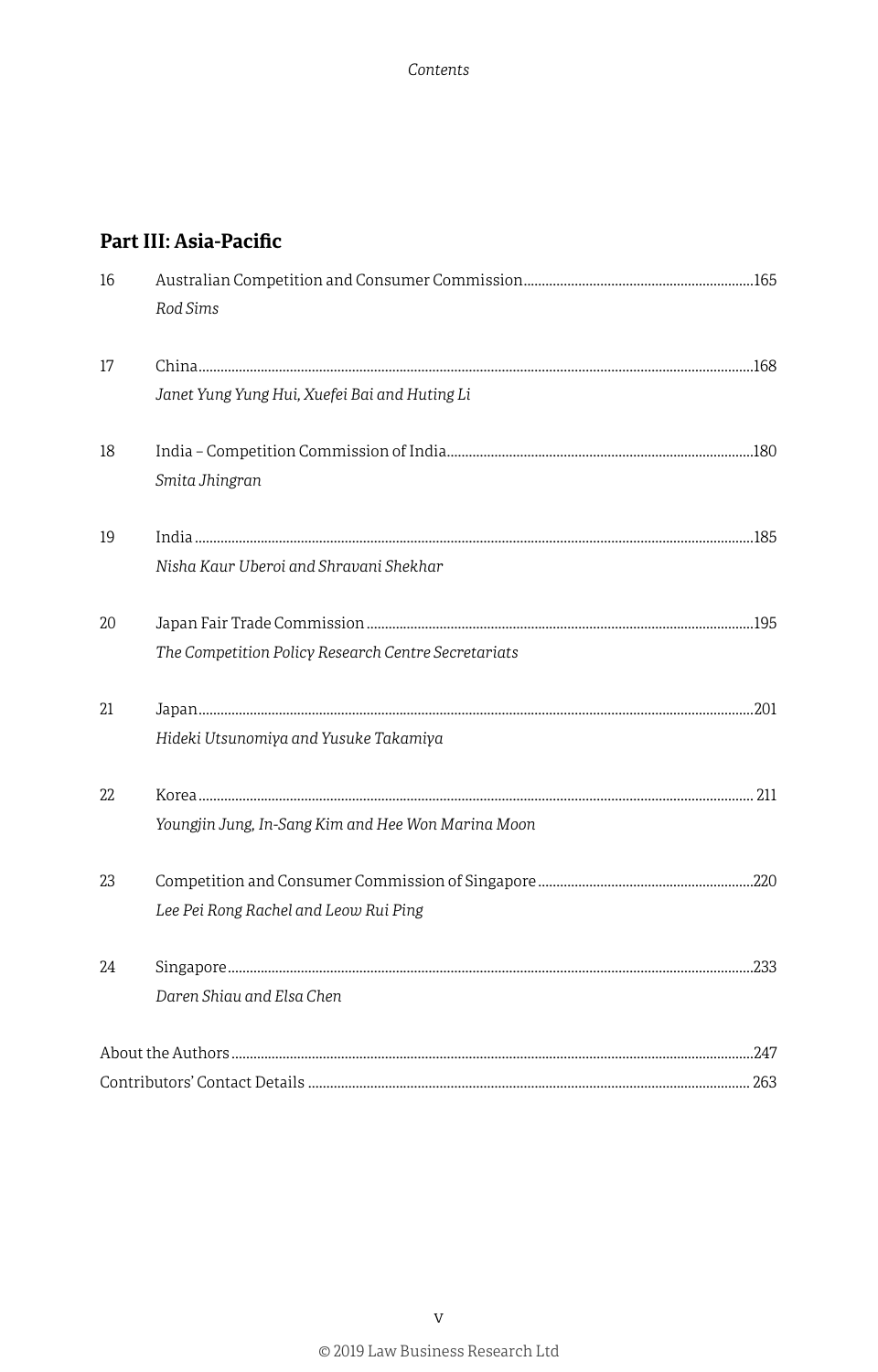# **PART II** AMERICAS

© 2019 Law Business Research Ltd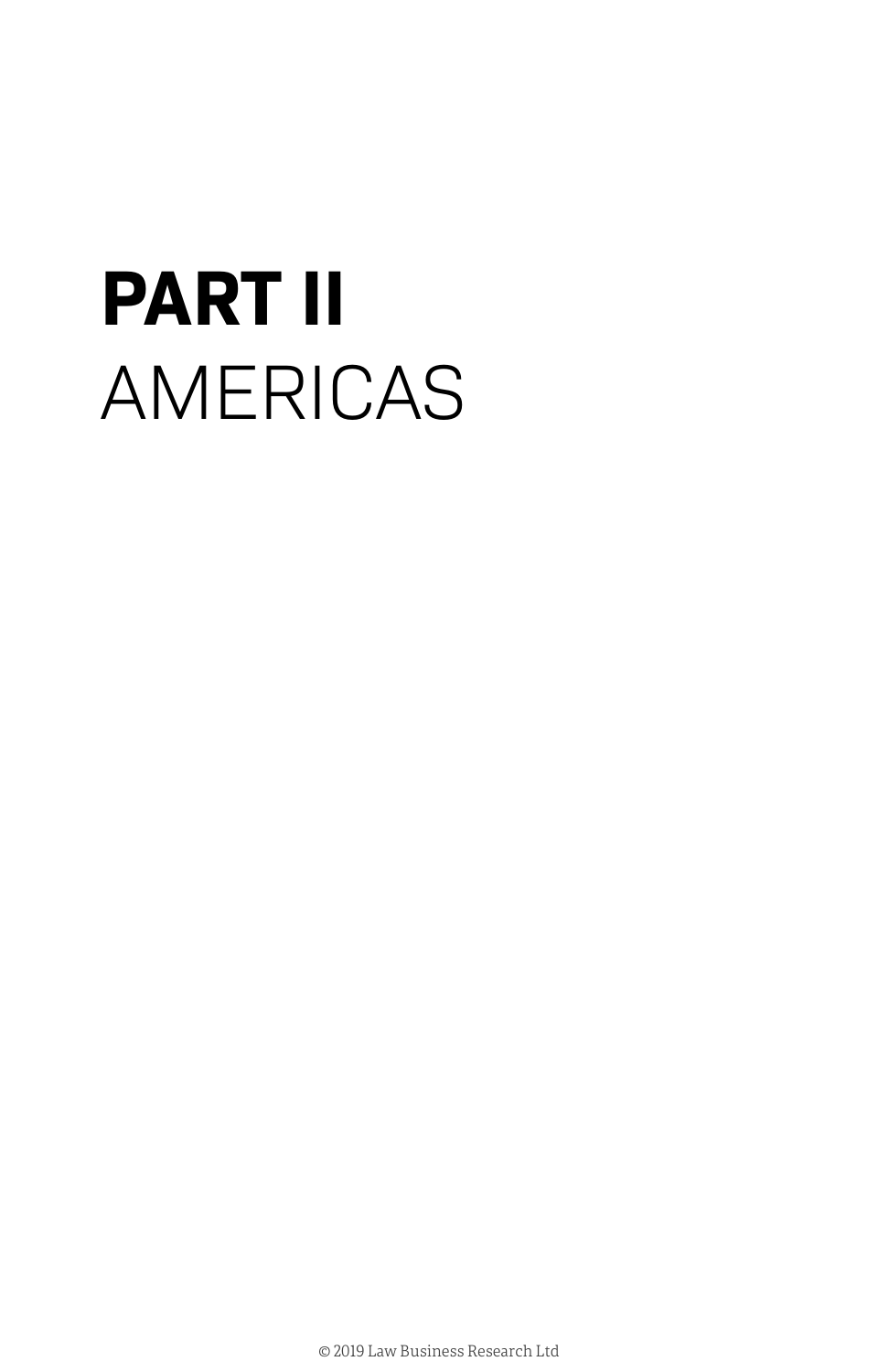## **12**

### United States – E-commerce Economics: Market Power and Enforcement in Vertical Markets

#### **Rebecca Kirk Fair, Nikita Piankov and Emmanuel Frot**<sup>1</sup>

Contract terms up and down the supply chain have included practices such as resale price maintenance; most-favoured customer terms; exclusive contracts and conditional discounting; and tying and bundling, all of which have caught the attention of antitrust regulators in the US and the EU for many years. While these vertical restraints have been of concern to antitrust regulators because of the potential to inhibit competition, that scrutiny has been tempered particularly in the US because these restraints may also result in measurable benefits for customers, which can significantly complicate and sometimes outweigh potential anticompetitive effects. However, the use of these tactics in e-commerce settings, and the increasing importance and dynamism of e-commerce in the economy, have attracted renewed interest from regulators.

In this chapter, we first define 'e-commerce' and how it may differ from traditional commercial transactions. We then review vertical relationships and restraints in e-commerce and the challenges in evaluating them by traditional competition models. Explicitly defining markets, evaluating marketing power, and identifying the pro- and anticompetitive effects embedded in these vertical relationships all require bespoke tools and approaches. These issues will be specifically explored in the context of two recent cases involving e-commerce: *Apple e-Books* and *In re: Online Travel Company Hotel Booking Antitrust Litigation*.

#### **What is E-commerce?**

E-commerce applies technologies including computing power and the internet to reshape how firms interact with their suppliers and customers. These tools are nearly universal in many parts of the world (the US, EU and much of Asia) and widespread almost everywhere. Consumers and businesses alike have unprecedented access to product and service information online, and can

<sup>1</sup> Rebecca Kirk Fair is a managing principal, and Nikita Piankov and Emmanuel Frot are vice presidents, of Analysis Group, an economics consulting firm.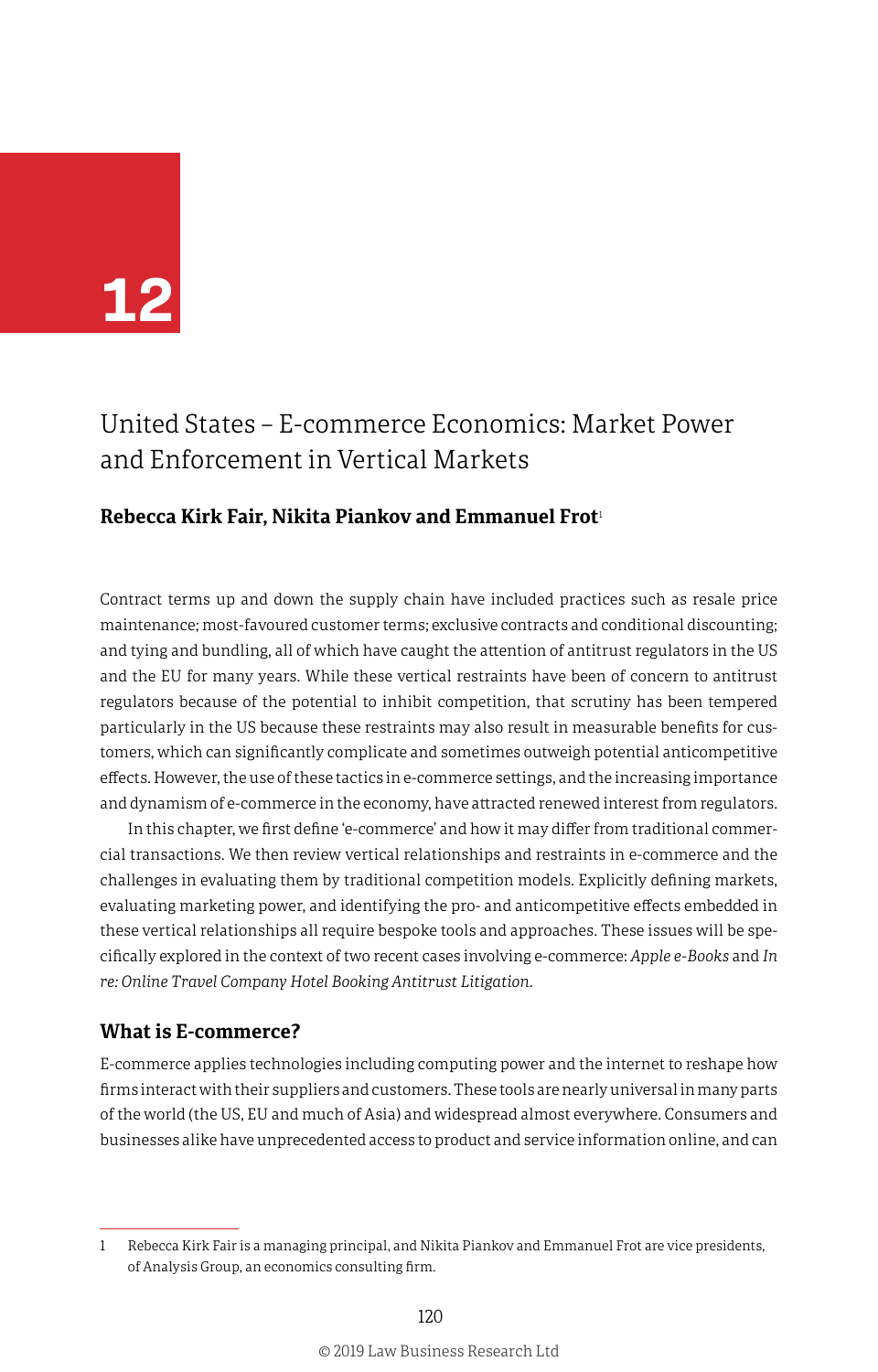conduct transactions remotely. E-commerce business models fall into three categories, each of which has different market economics.

Tangible good models include products that require some form of physical delivery or presence for consumption. Many tangible products offered online are identical to those found on the shelves of brick-and-mortar stores – the only difference is that the product can be researched and purchased online. Amazon is the most prominent firm using this model, delivering tangible products, most of which are also available through traditional retailers across the globe (initially a business-to-consumer model or B2C). Notably, Amazon began as an online distributor of books but quickly expanded its business to offer a nearly infinite array of other tangible goods sold to customers through the internet. Subsequently, Amazon has also become a business-tobusiness (B2B) service provider offering cloud computing and redistribution services to businesses, as well as a traditional brick-and-mortar retailer with Whole Foods grocery stores and product showrooms.

Intermediary models provide services to customers (often facilitating the purchase of other goods) through an online interface that changes the role of the intermediary with respect to understanding and acquiring the good or service. The online interface in an intermediary model often replaces a human agent, with resulting benefits and challenges for the user experience. For example, travel and hospitality services can be procured by paying a travel agent, or by going online and using Orbitz. Ride-sharing services like Uber or Lyft organise the vehicles for hire differently and offer consumers a different way to call for a ride than a traditional taxi service. In both cases, the consumer's goal in engaging with either service (travel agent vs online booking service, cab company vs Lyft app) is the same, but the service itself is fundamentally different.

Online products are wholly purchased and consumed online. For example, many forms of media content – video, music, books – can be accessed and consumed directly online. Because the cost of maintaining and distributing this content is often low, and because content creation may occur through separate third parties upstream, the value offered by these firms is often in aggregating content customers want in one location, pressuring providers to offer 'must-have' content and often generating revenue through advertising rather than subscription or pay per view, read or listen. For example, music streaming service Spotify connects consumers with content providers but also connects advertisers with consumers. It generates revenue from subscriptions for its ad-free premium services but it also generates revenue from advertisers on its free service. It then pays royalties to the content providers.

Altogether, the different forms of e-commerce make up a growing proportion of the US economy for both B2C and B2B markets. In B2C markets, some reports show that approximately 95 per cent of all Americans shop online.<sup>2</sup> In the US, online sales comprise about 9 per cent of total retail sales, which lags behind many other countries; for example, online sales account for nearly a quarter of total retail value in China.3

<sup>2</sup> Wallace, Tracey, 'The 19 Ecommerce Trends + 147 Online Shopping Stats Fueling Sales Growth in 2018,' BigCommerce, https://www.bigcommerce.com/blog/ecommerce-trends/ (last accessed 17 October 2018).

<sup>3</sup> 'US Census Bureau News,' US Department of Commerce, Economic Indicators Division, 17 August 2018; 'E-commerce share of total retail sales in China from 2014 to 2019,' Statista (eMarketer, InsideRetail Hong Kong), https://www.statista.com/statistics/379087/e-commerce-share-of-retail-sales-in-china/, (last accessed 17 October 2018).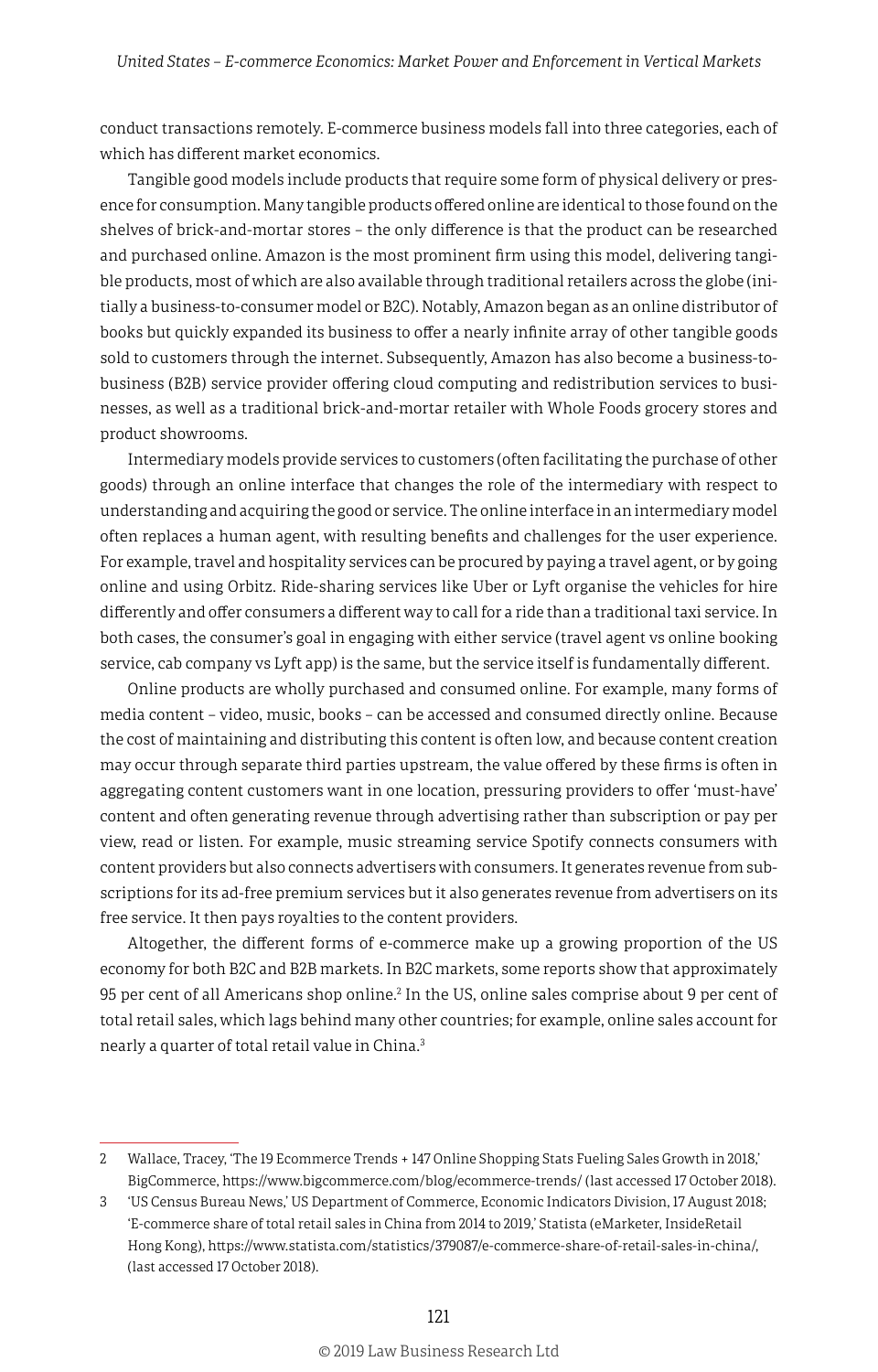E-commerce also accounts for a significant portion of B2B markets. At the end of 2017, Forrester estimated that B2B e-commerce amounted to US\$889 billion in the US, representing 11 per cent of total US B2B sales. Worldwide, the value of B2B e-commerce (US\$7.6 trillion in 2017) is estimated to be more than three times that of B2C (US\$2.4 trillion).4

#### **Economic characteristics of e-commerce**

E-commerce takes many forms and is difficult to systematically distinguish from traditional commerce. Nonetheless, it has several key economic characteristics relevant to the antitrust analysis of vertical relationships.

First, e-commerce allows firms and customers to interact across long distances and borders. While this discussion focuses on matters in the US, the antitrust analysis may vary for different transactions depending on the locations of the parties to the vertical relationship (both seller and customer). For example, resale-price maintenance (RPM) is evaluated under the rule of reason in the US, but not in Europe.<sup>5</sup> Thus, contractual arrangements that are acceptable in one jurisdiction may not be in another.

Second, because the cost of marketing and distributing products online requires lower up front investment, certain barriers to entry may be lower, particularly at the stage of distribution closest to the end customer. As any traditional brick-and-mortar retailer can attest, e-commerce has increased competition, facilitating and diversifying the number of competitors in a number of segments.<sup>6</sup> At the same time, certain barriers to entry may be higher in e-commerce. Entry may be particularly challenging when significant investments in brand or infrastructure are required, or when customers have a strong preference for particular products, services or content and will not use a distributor that cannot offer them. Furthermore, some have argued that data about consumers and their preferences may form such a barrier, as long-standing firms with deeper data may utilise that data to better target consumer needs.<sup>7</sup>

<sup>4</sup> Orendorff, Aaron, 'B2B in Ecommerce: How the Best Succeed in a \$7.6 Trillion Online Industry,' ShopifyPlus, 17 July 2017, https://www.shopify.com/enterprise/b2b-ecommerce (last accessed 17 October 2018).

<sup>5</sup> Opinion of the Court, *Leegin Creative Leather Products, Inc. v. PSKS, Inc.*, US Supreme Court, No. 06-480, 28 June 2007. In Europe, RPM is largely seen as a restriction of competition 'by object.' The European Commission's Guidelines on Vertical Restraints (2010) consider it a 'hardcore restriction,' although they also note that 'RPM may not only restrict competition but may also, in particular where it is supplier driven, lead to efficiencies, which will be assessed under Article 101(3) [TFEU].' In practice, RPM is an area of substantial antitrust intervention among EU national antitrust agencies. The European Commission itself added to this enforcement trend with its own recent decisions in July 2018, against four manufacturers that were found to have engaged in RPM with respect to the online sale of electronic goods (see http://europa.eu/rapid/press-release\_IP-18-4601\_en.htm).

<sup>6</sup> For example, Wal-Mart has faced only increasing competition from Amazon, as the types of items frequently purchased on Amazon continue to expand, including fresh food and drugstore items. See Stone, Brad and Matthew Boyle, 'Can Wal-Mart's Expensive New E-Commerce Operation Compete With Amazon?' Bloomberg, https://www.bloomberg.com/news/features/2017-05-04/can-wal-mart-sexpensive-new-e-commerce-operation-compete-with-amazon.

<sup>7</sup> See Stucke, Maurice and Allen Grunes, *Big Data and Competition Policy*, 2016, Oxford University Press; Lambrecht, Anja, and Catherine E Tucker, 'Can Big Data Protect a Firm from Competition?,' *Competition Policy International Antitrust Chronicle*, January 2017.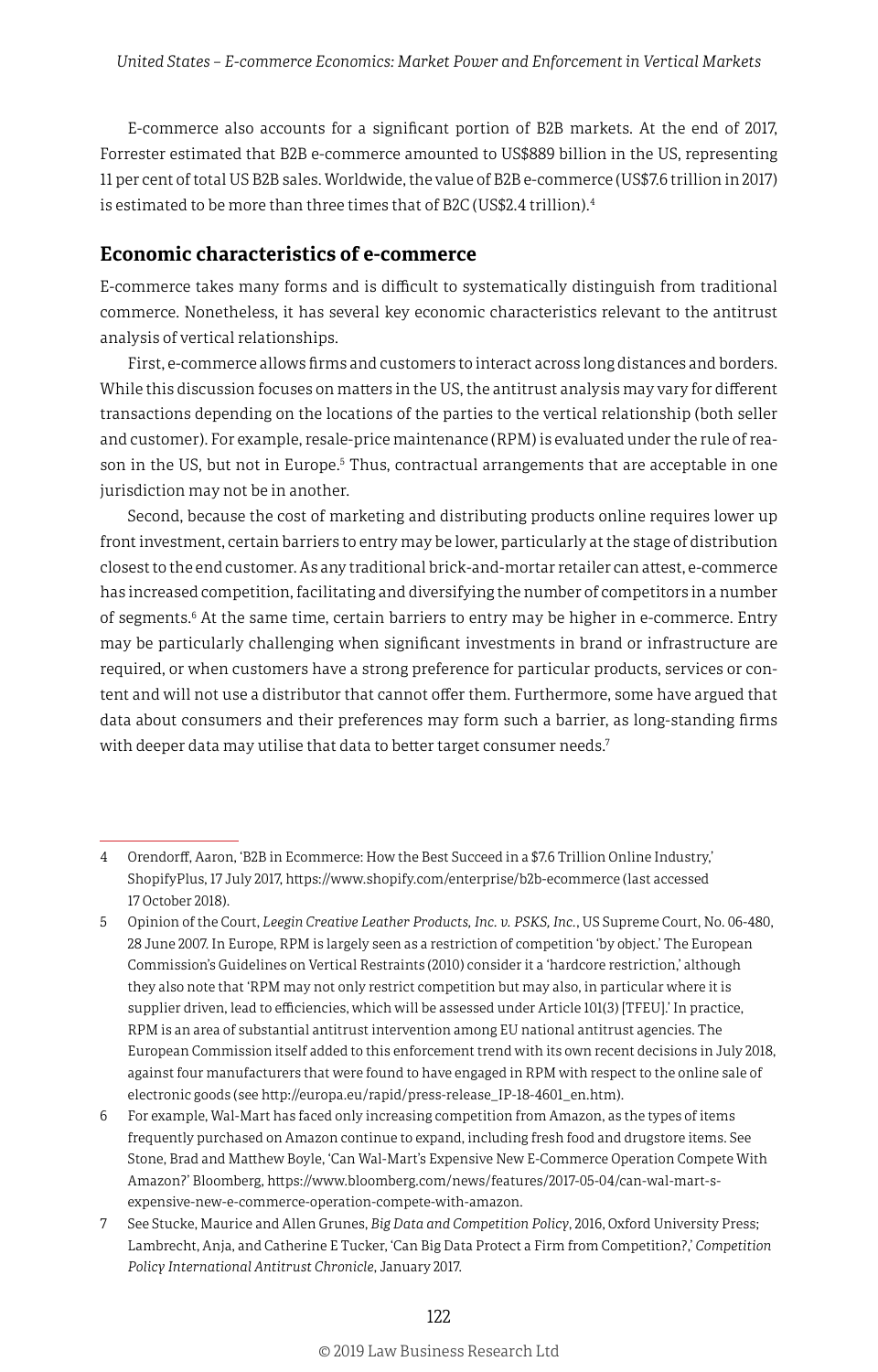Third, the expansion of competing options for distribution, paired with the lower costs of reaching customers with both products and information, has also changed the way consumers collect information about products. The general expectation is that e-commerce reduces search costs for customers,<sup>8</sup> making it more difficult to sustain supracompetitive pricing. However, overwhelming options or platform loyalty may reduce the benefits of lower search costs. E-commerce provides customers with direct access to products and services. These services may be accessed through the service originator's digital channels, such as an airline's or a hotel chain's own web pages, or through third-party digital platforms that aggregate pricing and other information, provide payment mechanisms and allow for comparison shopping. Such platforms may co-exist with or substitute for the service originator's own digital channels.

Fourth, e-commerce facilitates aggregation – competing firms may offer a wider and cheaper array of products and services and generate substantial consumer welfare gains.<sup>9</sup> The tendency for e-commerce towards aggregation may also lead e-commerce firms to transform into more diversified platforms that bring together buyers and sellers, or content creators and content consumers. The two-sided or multisided nature of those platforms may create economic value through network effects across the platform. Specifically, the more buyers a platform recruits, the more attractive it may become to sellers (and vice versa). In some scenarios, the platform is truly multisided. For example, Spotify receives revenue from some users in the form of subscription fees and these users are attracted by its library of musical content. Spotify also sells time to advertisers, who are attracted by its community of subscribers. Spotify uses the revenue from both sources to compensate the providers of content.<sup>10</sup> Balancing these dimensions is an aspect of some, though not all, e-commerce models.

#### **Vertical restraints and rule of reason analysis in e-commerce**

Contractual constraints between buyers and suppliers are common in a variety of industries and sectors, including those in which e-commerce has made significant inroads. Those vertical restraints can and do have effects on competition. However, unlike horizontal agreements among competitors, they are not *per se* violations of antitrust law in the US. Such distinctions reflect both the limited risk to competition from vertical relationships absent market power and the potential procompetitive benefits.

<sup>8</sup> Economists find positive but modest costs, usually lower than the value of the time it would take consumers to travel to just one offline seller. See Bajari, Patrick and Ali Hortaçsu, 'The Winner's Curse, Reserve Prices, and Endogenous Entry: Empirical Insights from eBay Auctions,' *The RAND Journal of Economics*, 34(2), 329-355, 2003; Brynjolfsson, Erik, Astrid A Dick and Michael D Smith, 'A Nearly Perfect Market? Differentiation vs. Price in Consumer Choice,' *Quantitative Marketing and Economics*, 8, 1-33, 2010; and Hong, Han and Matthew Shum, 'Using Price Distributions to Estimate Search Costs,' *The RAND Journal of Economics*, 37(2), 257-275, 2006.

<sup>9</sup> See Brynjolfsson, Erik, Yu (Jeffrey) Hu and Michael D Smith, 'Consumer Surplus in the Digital Economy: Estimating the Value of Increased Product Variety at Online Booksellers,' *Management Science*, 49(11), 1580-1596, 2003. They find that online book retailers offer 23 times as many titles as a typical brick-andmortar firm does. Welfare gains generated by the greater variety are estimated to be 7 to 10 times larger than the gains from increased competition.

<sup>10</sup> A more recent example is Amazon's interest in offering advertising. See Creswell, Julie, 'Amazon Sets Its Sights on the \$88 Billion Online Ad Market,' *The New York Times*, 3 September 2018.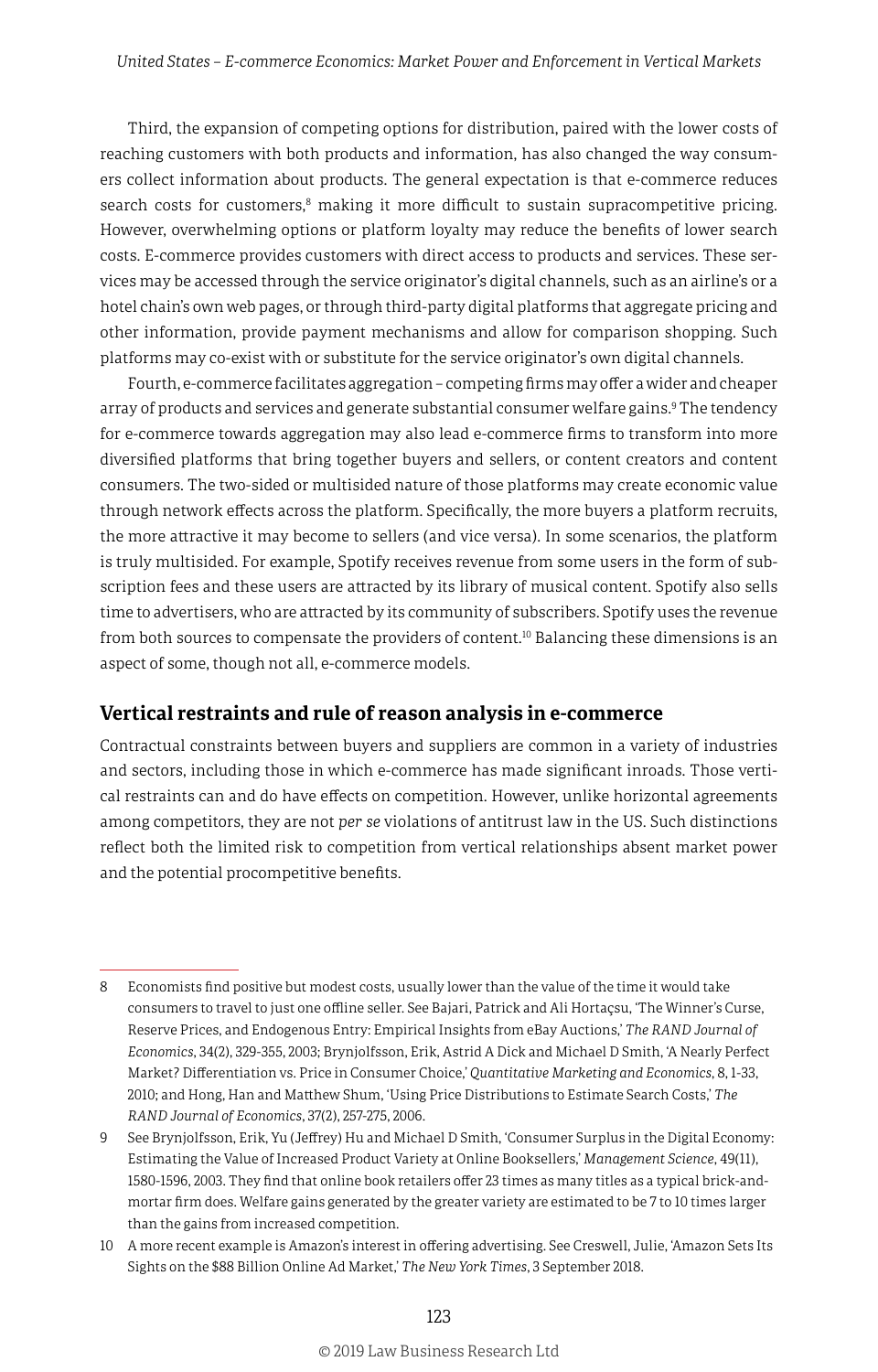Under such circumstances, regulators and economists in the US generally apply a three-step rule of reason analysis in which plaintiffs first must show that the vertical restraint causes harm to competition. Defendants may then demonstrate an offsetting benefit to competition, which, if successful, then shifts the burden back to the plaintiffs, who must demonstrate that such benefits could be achieved using less restrictive tactics. As part of the analysis, regulators and courts examine market definition and market power so that consumers at risk can be identified and potential benefits and effects evaluated. Specifically, vertical agreements require an analysis of competition both upstream (in which manufacturers or suppliers compete with similar firms offering competing brands or solutions) and downstream (in which retailers selling similar products compete for end customers).

#### Types of vertical agreements

Vertical agreements may directly affect the prices charged or may limit or influence the nature and scope of product distribution. For example, such agreements may restrict the price charged or advertised to consumers or require that customers make a certain amount of their purchases from the seller. These agreements have the potential to exclude rivals, but may also protect legitimate incentives to investment.

The need to consider explicitly these offsetting effects was specifically articulated in the 2007 *Leegin* decision by the US Supreme Court. This decision specifically ruled that vertical restraints should be assessed under the rule of reason and precluded holding such restrictions as per se illegal under §1 of the Sherman Act. The court noted that 'respected economic analysts . . . conclude that vertical price restraints can have procompetitive effects.'11 To understand the potential pro- and anticompetitive effects of such vertical agreements requires a careful review of the contractual restraints in the context of e-commerce.

For example, consider tying and bundling, which are arrangements whereby a supplier makes the purchase of one good or service (the tying good) conditional to the purchase of a second good (the tied good), or literally combines the goods into a single package (a bundle). When a new entrant seeks to introduce a new complement, bundling or tying arrangements may be procompetitive and even necessary to introduce a competitive alternative to existing solutions. However, such arrangements may be more likely to be anticompetitive when aggregation creates opportunities for firms to privilege their own options in the downstream market, and potentially exclude rivals and inhibit entry. Similarly, a platform provider that also offers its own products through the platform may leverage such arrangements and exclude rivals.<sup>12</sup> A more subtle form of vertical restraint in the context of e-commerce that raises similar issues is preferential placement. For example, a search engine may preferentially feature search results associated with its own brand or a cable or wireless provider may prioritise bandwidth for its own content.

Exclusive distribution is another form of vertical restraint found among e-commerce firms. While e-commerce firms may aggregate upstream firms' offerings to consumers (downstream),

<sup>11</sup> Opinion of the Court, *Leegin Creative Leather Products, Inc. v. PSKS, Inc.*, US Supreme Court, No. 06-480, 28 June 2007.

<sup>12</sup> Shim, Sunghee and Juwon Kwak, 'Tying to Foreclose in Two-Sided Markets,' *Journal of Economic Analysis and Policy*, 15(4), 1919-1937, 2015. See also Michael D Whinston, 'Tying, Foreclosure, and Exclusion,' *American Economic Review,* 80(4), 837-859, September 1990.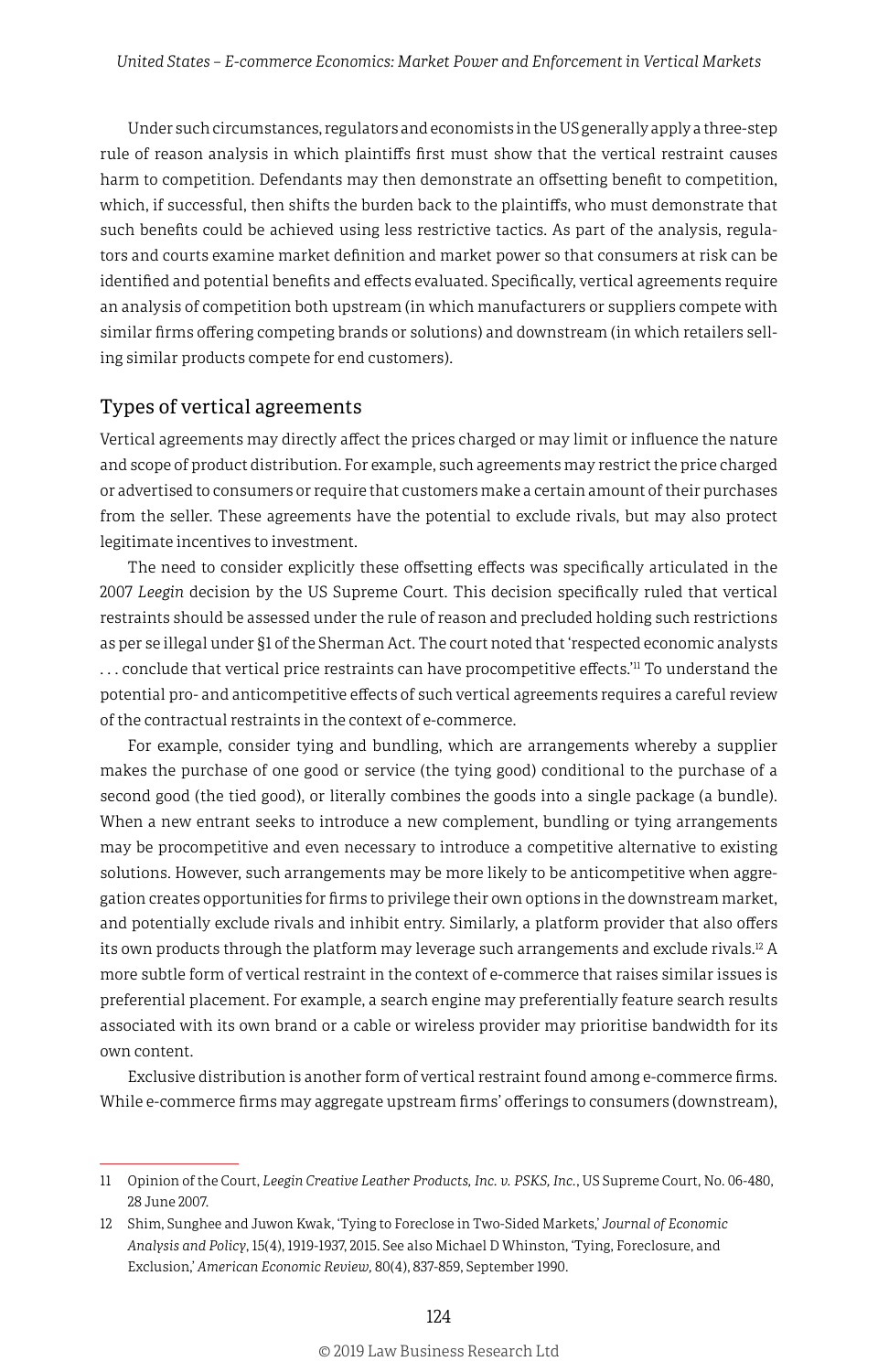upstream firms may prefer to limit distribution by rival providers to prevent competitors from developing a foothold. Given such incentives, upstream firms may seek exclusive distribution arrangements or volume commitments. Again, these restraints may be explicit, in the form of exclusive distribution agreements, or more subtle, such as offering discounts or preferential pricing to firms that commit to quantities or share of sales of a certain brand. In some circumstances, inter-brand competition (between competing supplier or manufacturer brands) may be sufficient to limit effects on customers. However, when consumer preferences or limited competitive options give upstream suppliers some market power, the weakening of intra-brand competition (i.e., competition between distributors offering the same brands) may lead to price increases or other anticompetitive effects.

Finally, vertical restraints may constrain prices offered, advertised or charged to consumers. Given the diversity and complexity of e-commerce competition, firms are often concerned with making investments in quality and marketing efforts, if those investments can be exploited by others who do not incur the investments and sell at lower prices. To preclude free-riding of this type, firms may use resale price maintenance (in which the upstream firm specifies the price at which a retailer can resell the product) and most favoured customer clauses (in which a firm specifies that it will receive a price no worse than that of any rival).

Again, if inter-brand competition is sufficient, such arrangements may on balance be procompetitive. However, they may weaken intra-brand price competition, resulting in offsetting effects that may be of concern to regulators.

#### Defining a market

Applying the rule of reason to evaluate vertical arrangements in e-commerce in the US requires an understanding of the relevant market. Whether products are available through traditional physical channels and online retailers or only available online, the competitive dynamics, evolving business strategies and solutions, and shifting consumer substitution patterns are all relevant to antitrust analysis. However, defining the relevant market is complicated in e-commerce, not only because substitution is less constrained by physical location or physical products, but also because supply-side substitution may come from unexpected places.

Online and offline distribution channels may serve the same market, even if the offerings are quite different (think Lyft and cabs). At the same time, for some consumers, online and offline options are not substitutable even when the end product is identical (a boutique on Rodeo Drive may not compete with a website that sells the same pair of shoes because the customers and their experience of the purchasing process are significantly different). In addition, rapid technological innovation may mean that product substitution options will be expanded through cross-platform competition facilitated by the low capital costs associated with incremental geographic or product expansions.

Finally, the agreements at issue may affect upstream inter-brand competition or downstream intra-brand competition. Assessing the competitive effects from foreclosure, collusion, or weakened price or quality competition requires some sense of their likelihood. Such questions are particularly challenging when firms are continually evolving; for example, Amazon's shift from being merely an aggregator in a vertical chain of B2C commerce to also becoming a horizontal competitor through its private label products.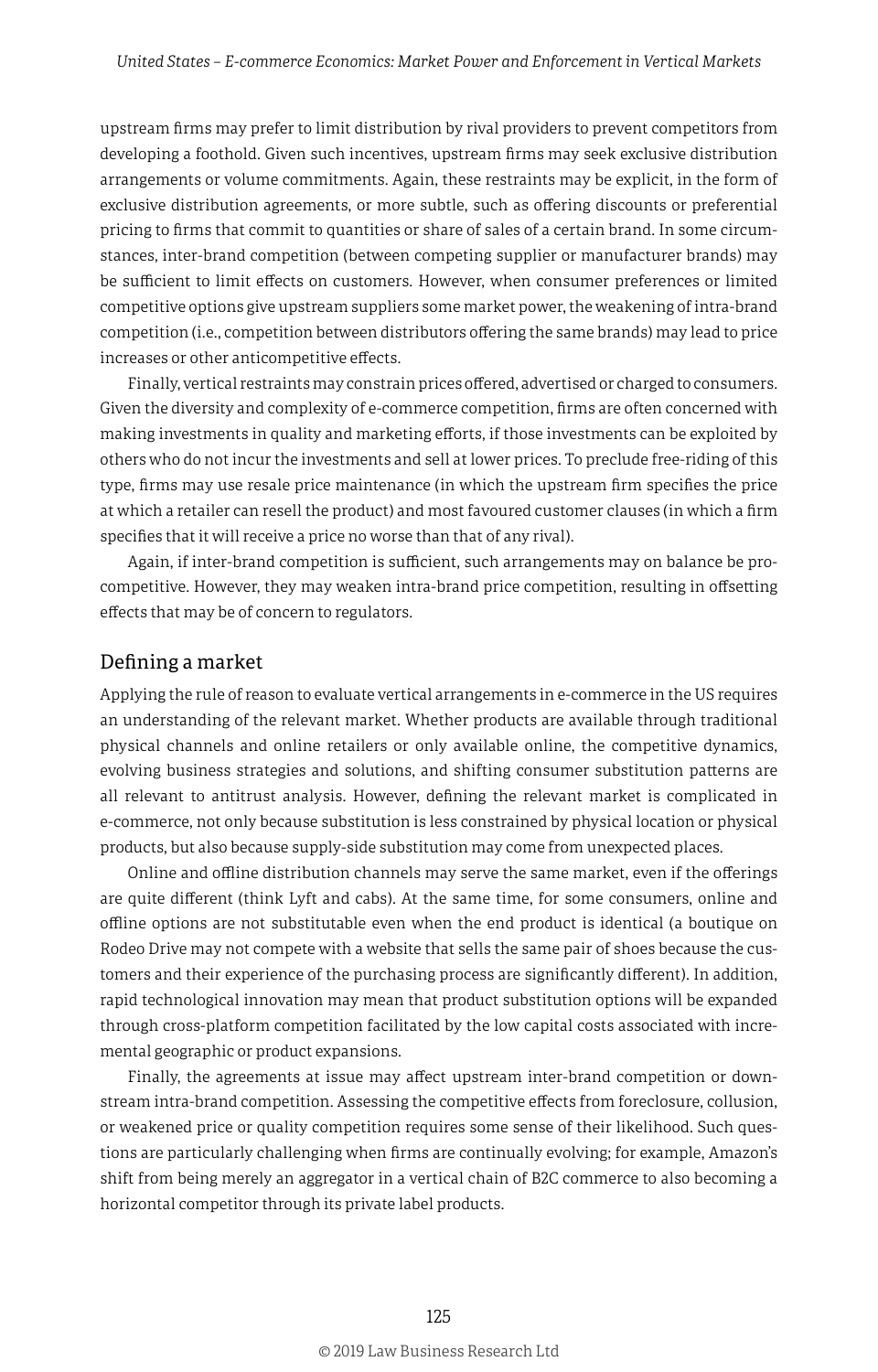#### Assessing market power

Just as market definition methodology is challenged by the rapid evolution of e-commerce strategies and shifting consumer substitution patterns, the evaluation of market power in such a dynamic context is more complicated than in traditional industries. While traditional assessments of market power such as  $HHI<sub>13</sub> UPPI<sub>14</sub>$  and direct evidence of firms exercising pricing power can be helpful when the underlying market is properly defined, near-term shifts in strategy and preferences may significantly affect conclusions.

The twin issues of demand and supply side substitution, as well as the relevant horizon to evaluate competitive effects, are central to evaluating transactions affected by or within e-commerce. For example, a federal judge blocked the 2016 merger between Staples and Office Depot in part because he rejected the argument that Amazon's recent foray into B2B office supplies and its expected expansion was sufficient to discipline competition post-merger. Some have asked whether such a position is reasonable, given the speed with which Netflix took over Blockbuster and Hollywood Video after their merger was blocked in 2005.15 While the judge ultimately blocked the transaction, lingering questions include whether a merger of these traditional retailers provides sufficient market power to affect e-commerce related competition in the near-term and, if so, for how long? Might they have provided a more viable long-term competitive option if the merger had been approved?

On the other hand, the evaluation of an acquisition of competing online retail platforms is often focused on demand side substitution. For example, traditional competition analysis in conjunction with a regulatory review of Amazon's proposed acquisition of Zappos.com in 2009 may have focused on whether consumers buying shoes at Zappos were also shopping or gathering pricing information about shoes on Amazon. It may also have examined whether Zappos could move into the distribution of other products using its existing user interface, distribution experience and assets, and customer base (the acquisition was completed without a regulatory challenge in November 2009).

These questions are also relevant when examining market power in the context of vertical restraints. An exclusive distribution agreement or preferential product placement may be of little concern when a new e-commerce site is introduced. However, if that site becomes a leading aggregator or secures a large loyal or locked-in customer base, it may have sufficient market power upstream or downstream to stifle competition. Given the rapid pace of innovation and shifting strategies of many e-commerce companies, the evaluation of closeness of competition in the near-term, and the question of the appropriate horizon for competitive discipline from the supply side, are more complicated than in other industries. Thus, while traditional economic analyses may be sufficient to examine these industries, their application may be more complex when e-commerce is involved.

<sup>13</sup> The Herfindahl-Hirschman Index, which is used to measure market concentration.

<sup>14</sup> The Upward Pricing Pressure Index, which is used to assess the risk of price increases.

<sup>15</sup> Feinstein, Deborah L, 'Revising the Merger Guidelines: Looking Back to Move Forward,' *Competition Policy International Antitrust Chronicle*, December 2009 (1).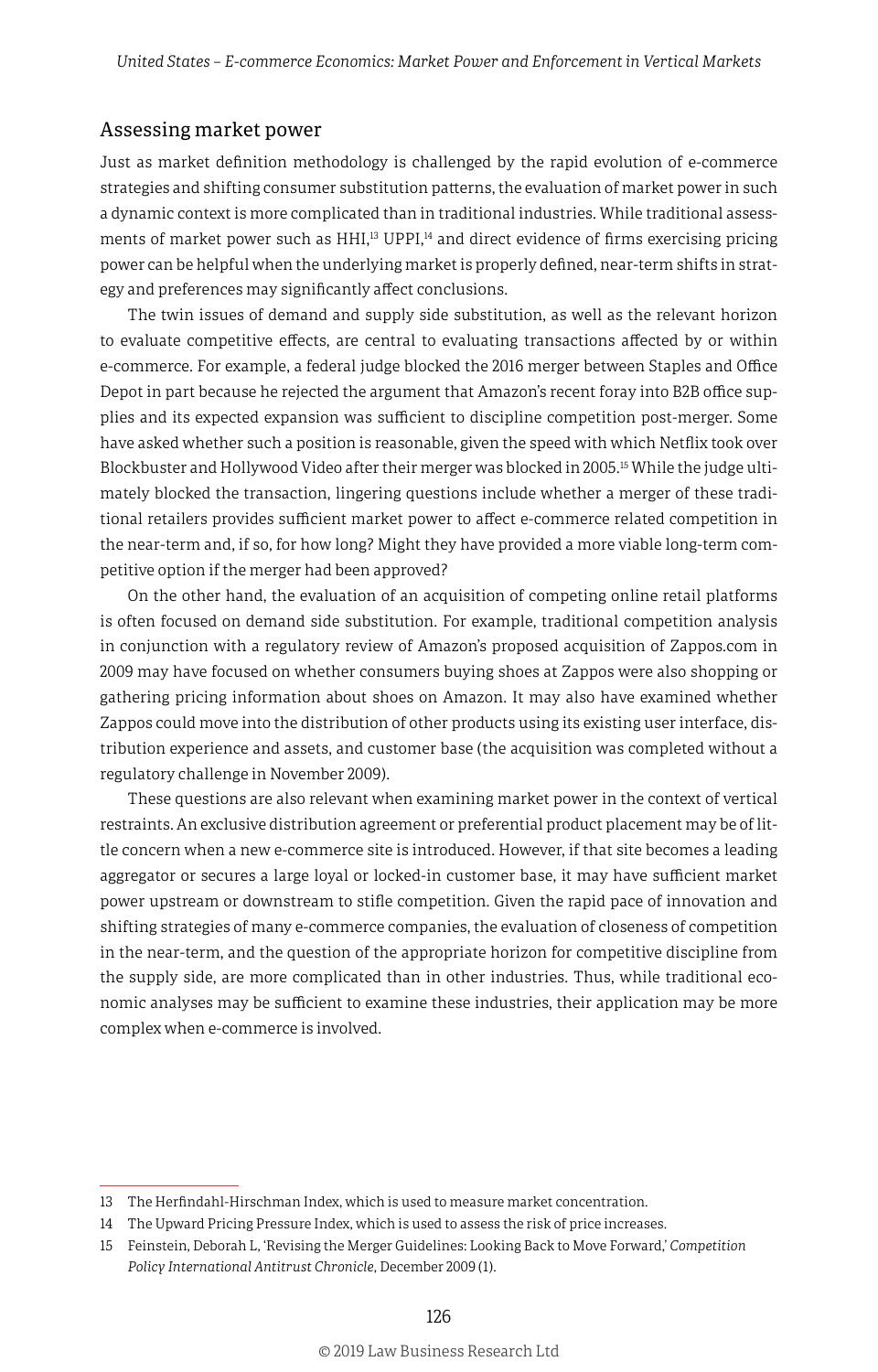#### Analysing pro- and anticompetitive effects

As clearly articulated by the Supreme Court in *Leegin* (2007) and demonstrated in subsequent cases,16 alternative theories of competitive harm are relevant when evaluating market power in a clearly defined market, as well as the efficiency motives and potential welfare enhancements that arise from vertical agreements. When firms depend on up- and downstream parties to provide their services or reach their customers, coordination and information sharing become necessary. To correctly coordinate decision making; to account for competition and consumer preferences; and to ensure profitable investments, vertical agreements and restraints may be necessary. For example, when suppliers and retailers are making relationship-specific investments, hold-up risk (in which the bargaining position of the party making the investment decreases once the investment is made) may lead to exploitation and sub-optimal outcomes. Long-term contracts including volume commitments or exclusivity provisions may provide the necessary assurances to both parties. Such benefits must be then compared to the potential foreclosure of competing upstream suppliers and whether the contractual arrangement is overly restrictive given the procompetitive justifications.

Similar issues arise when competitors can free-ride. For example, the combination of physical showrooms with an online site by one retailer may provide necessary information for consumers to comparison shop for a luxury good. The retailer making such investments may seek an exclusivity agreement, at least for certain parts of the product line or in certain countries. Without such exclusivity, other retailers will free-ride on the information it provided to consumers and undercut its prices. In such circumstances, consumers may be better off with some vertical restraints, as long as inter-brand competition among luxury good suppliers is sufficient to preserve competition. In other circumstances, if the upstream supplier has market power, those agreements may weaken competition downstream.

As illustrated by the differing positions of EU and US agencies, vertical restraints on end-customer prices may be the most difficult to evaluate. The efficiency motives cited for resale price maintenance and other pricing restraints generally fall into two categories – coordination of decision-making and signalling. Suppliers and retailers often have distinctly different information: local preferences may or may not reflect market-wide preferences and the prices charged by one retailer may not be optimal from a market perspective (e.g., if too many units are sold at depressed prices in select markets, supplier profitability and long-term investments may be adversely affected). Furthermore, given that price is often a signal of quality, suppliers offering premium products may seek to control prices, retail discounting and the channels of distribution to maintain their reputation. However, when suppliers directly limit intra-brand price competition, upstream market power is highly relevant. Without sufficient competition among suppliers, such contractual arrangements may, on balance, be anticompetitive.

<sup>16</sup> *Jacobs v. Tempur-Pedic Int'l.*, an antitrust action claiming that the defendant illegally enforced vertical RPM agreements, was dismissed by the US 11th Circuit court in 2010 because of the lack of both a defined, relevant market and any harm to competition. Further, in June 2018 the US Supreme Court ruled in *Ohio et al. v. American Express Co. et al.* that the rules in American Express's merchant contracts, which barred merchants from encouraging American Express cardholders to use competing credit cards to pay for purchases, did not violate antitrust laws because of the services American Express provided to both sides of the platform.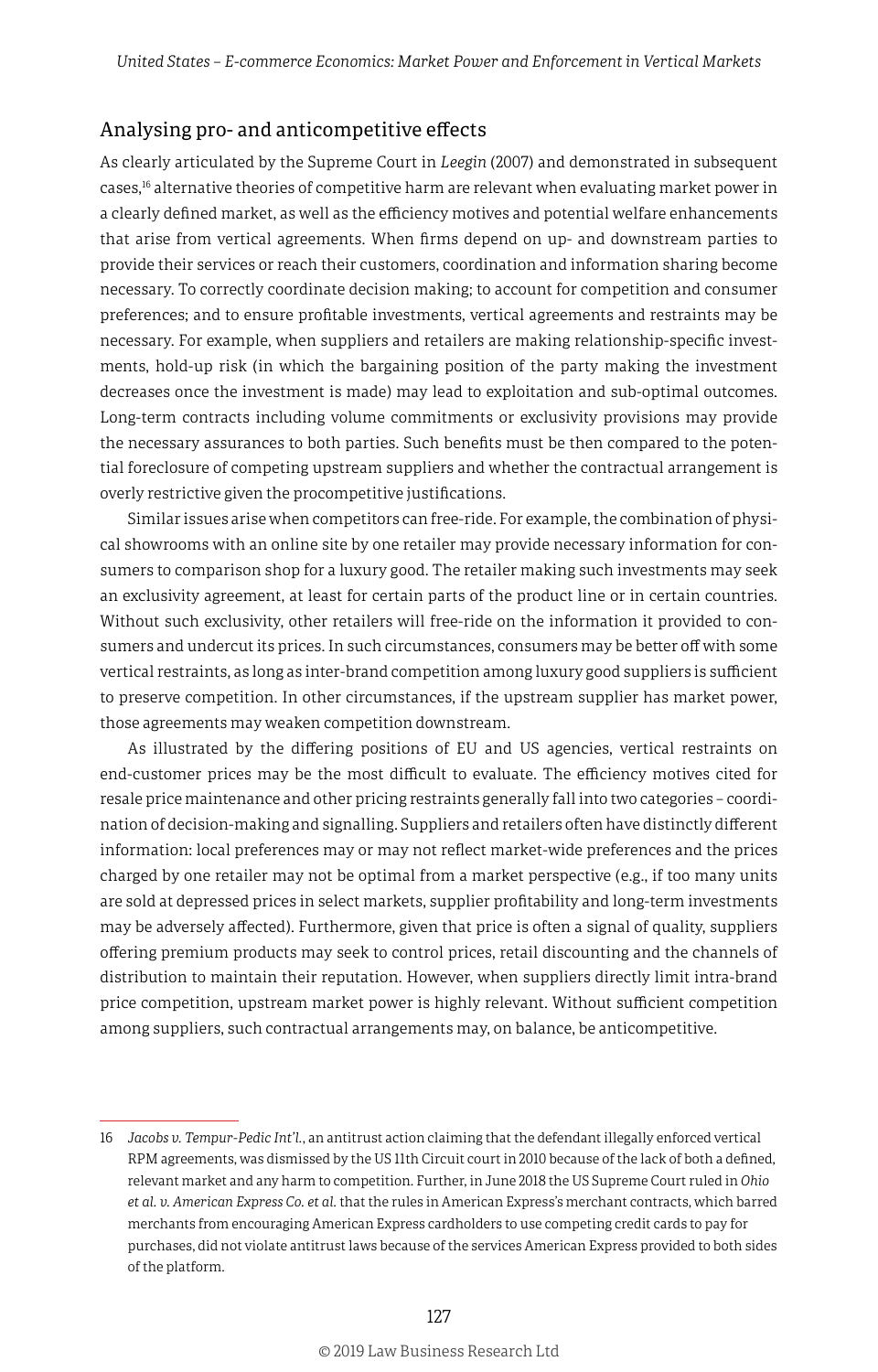While these effects are well known, e-commerce challenges the analysis of some vertical restraints. For instance, territorial exclusivity clauses may be procompetitive when they constrain free-riding; however, e-commerce may jeopardise any procompetitive effects and result in heightened concerns for such clauses. Similarly, selective distribution – whereby a supplier applies criteria to admit retailers to its distribution network – is common and well understood. However, e-commerce has made such clauses more common as suppliers try to protect their brand image on the internet. An extreme version of such clauses is the outright ban of online sales. A supplier may prefer to forgo sales on the internet because of information asymmetry (consumers are not able to physically see and try the product) or the fear that retailers will have insufficient incentives to invest in quality.

#### **Recent antitrust enforcement**

#### Apple eBooks

In 2011, the US Department of Justice (DOJ) accused Apple and five of the largest US publishers of conspiring to increase the price for e-books above Amazon's US\$9.99 price in the run-up to the launch of the iPad in 2010.<sup>17</sup> The DOJ claimed that Apple and the publishers had cost consumers millions of dollars by colluding to raise the price for e-books. The companies allegedly achieved this by simultaneously agreeing to switch to an agency sales model, which gave the power to publishers, rather than retailers, to set the price for the consumer. The publishers denied wrongdoing, but all eventually chose to settle. Apple, however, vigorously defended its actions, claiming that it was simply a new entrant breaking the hold of an existing monopolist (Amazon). Ultimately, after multiple appeals and the Supreme Court declining to hear the case, Apple was found guilty in 2016 and required to re-negotiate all e-book distribution deals and pay US\$450 million in damages to consumers. The central issues of this case centred around two fundamental components of antitrust law and how to apply them in the case of a digital platform.

First, the courts needed to decide whether market conditions in the early days of the e-book industry were sufficiently unique to warrant a review of Apple's actions under the rule of reason standard. In cases where the economic impact of the defendant's actions is not immediately obvious, the plaintiffs are required to prove a concerted action and harm to competition. Alternatively, if Apple's alleged actions were *per se* anticompetitive, then the plaintiffs would only have to prove that an agreement existed. This more lenient standard is meant to be applied 'only after courts have had considerable experience with the type of restraint at issue.'18

The DOJ argued that the court did have experience with cases like Apple's, and that the economics of bookselling through traditional physical platforms, such as brick-and-mortar bookstores, was well understood. Apple contended that digitisation of both book content and the platform had fundamentally changed the market. Both publishers and retailers were struggling with how to price books that cost substantially less to produce but delivered the same content as the physical copies. Further, Amazon's market power in the e-book market was allowing it to engage in potentially anticompetitive behaviour by pricing below marginal cost. While the 2nd

<sup>17</sup> The publishers charged were Hachette Book Group Inc, HarperCollins Publishers LLC, Penguin Group USA Inc, Simon & Schuster Inc and Holtzbrinck Publishers LLC.

<sup>18</sup> Opinion of the Court, *Leegin Creative Leather Products, Inc v. PSKS, Inc*, US Supreme Court, No. 06-480, 28 June 2007, p. 2.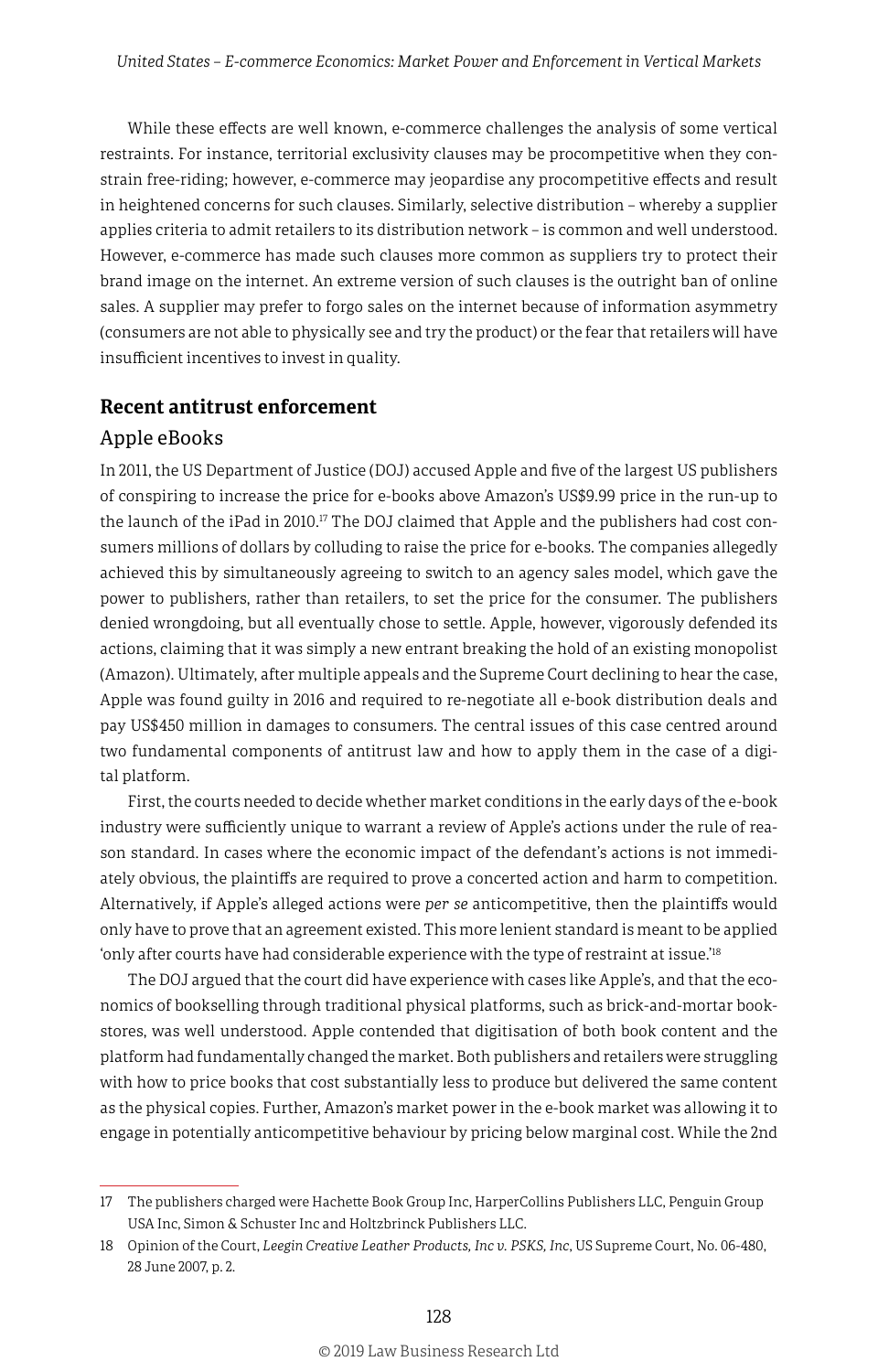Circuit judge did say she was 'mindful of Apple's argument that the nascent e-book industry has some new and unusual features,' she ruled that the DOJ could apply the *per se* standard. This ruling sent a warning to other digital platforms that new digital markets may not be considered sufficiently different from physical markets to warrant differential treatment. To consider Apple's actions *per se* anticompetitive would also be tied to whether Apple's agreements should be characterised as vertical or whether Apple was effectively the facilitator of horizontal agreements. As noted, horizontal agreements among competitors are 'prohibited despite the reasonableness of the particular prices agreed upon,' while the legality of vertical price restraints depends on the companies' motives and the outcome of their actions.19 Apple argued that it had engaged in 'inherently vertical, novel conduct' with the procompetitive objective of launching the iBooks Store to compete with Amazon, which owned 90 per cent of the e-book market, while the DOJ claimed that Apple's behaviour was targeted at horizontal coordination.<sup>20</sup> However, the courts sided with the DOJ in accusing Apple of facilitating a horizontal scheme, reasoning that Apple had informed publishers of one another's intentions and had made it clear that multi-publisher sign-on was essential. This ruling brings to light the challenge of evaluating the nature of coordination efforts when a platform is established.

#### In re: Online Travel Company Hotel Booking Antitrust Litigation

In 2012, a consolidated class action lawsuit was filed in the US District Court for the Northern District of Texas against 12 major hotel chains and nine online travel agencies (OTAs) for allegedly engaging in an industry-wide conspiracy to uniformly enact vertical agreements between hotels and OTAs to eliminate intra-brand competition between online hotel booking sites.<sup>21</sup> In the vertical agreements, the hotels would publish the best available rate or lowest rate of their hotel rooms for the OTA to use on their website (another example of an RPM agreement). The agreements also contained most favoured nation (MFN) clauses to ensure that the published rate for each OTA was not lower than that for any other OTA.

Critically, the plaintiffs did not allege that any individual vertical agreement was anticompetitive; rather, the 'Plaintiffs' antitrust claims rested entirely on the circumstantial facts purportedly showing that Defendants entered into an "express or tacit" industry-wide conspiracy not to compete.<sup> $22$ </sup> As such, the plaintiffs claimed that the matter 'must be considered holistically, for without either [horizontal or vertical] component, the scheme would fail'.<sup>23</sup>

The plaintiffs alleged both a *per se* violation and a violation under the rule of reason. Using the rule of reason framework, the parties disagreed on the correct market definition. The plaintiffs defined the relevant product market as 'the direct online sale of hotel room reservations' in the US. The defendants argued that the product market should be wider, including other methods of booking hotel rooms such as brick-and-mortar travel agencies. The defendants also

<sup>19</sup> *Starr v. Sony BMG Music Entertainment*, US Court of Appeals, 2nd Circuit, 592 F.3d 314, January 2010.

<sup>20</sup> *United States of America v. Apple Inc*, US Court of Appeals, 2nd Circuit, 13-3741, June 2015 (DLC 2013).

<sup>21</sup> EyeforTravel, Ltd, a travel industry news company based in the UK, was also a defendant because it allegedly facilitated the price fixing conspiracy through its annual industry conferences. See *In re Online Travel Company (OTC) Hotel Booking Antitrust Litigation*, 997 F. Supp. 2d 526 (N.D. Tex. 2014).

<sup>22</sup> 'Memorandum Opinion and Order,' *In re Online Travel Company (OTC) Hotel Booking Antitrust Litigation*, Case No. 3:12-cv-3513-B.

<sup>23</sup> id.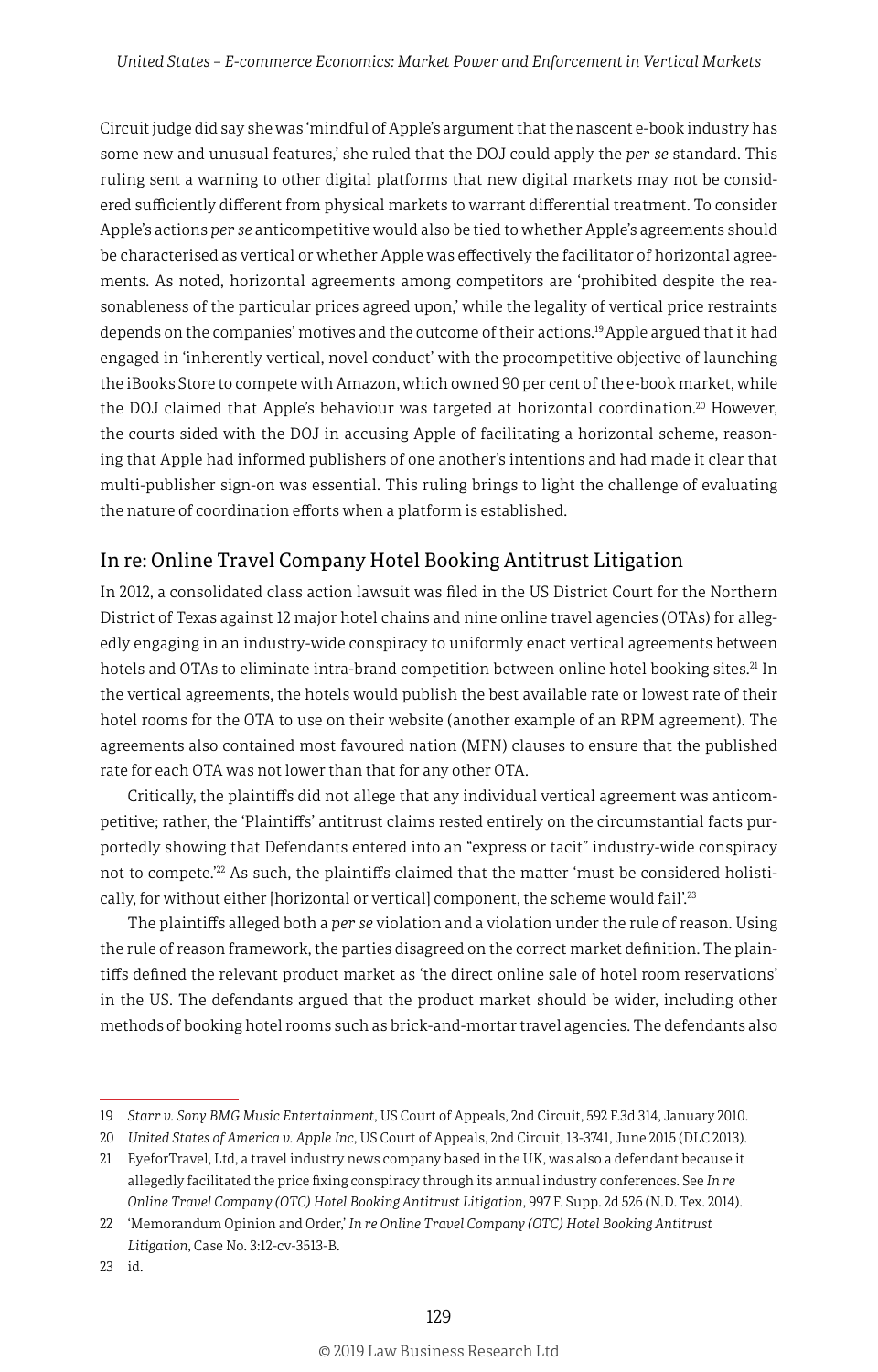argued that the market should be considered at a local level, as consumers substitute among hotels at their desired location, not among all hotels in the US.

The plaintiffs and defendants also used different methods to evaluate market power. The plaintiffs alleged that the defendants collectively had significant market power, citing the OTA defendants' 94 per cent market share. The defendants argued that market power should be evaluated separately for each defendant, rather than collectively.

The defendants argued that the RPM agreements had procompetitive benefits. The defendants relied on the argument set forth in the *Leegin* decision that RPMs between the hotels and OTAs (which reduce intra-brand competition) allow for an increase in inter-brand competition among hotel companies. They also noted that the agreements allow hotels to communicate a consistent message to their customers and more efficiently deliver their products to the public.

In 2014, the court dismissed the lawsuit, primarily on the grounds that the plaintiffs did not provide sufficient facts to demonstrate an industry-wide conspiracy. The court concluded that the agreements could be explained by economic forces: a hotel could reasonably want to control the price of its rooms, for example, to protect the hotel's brand, and an OTA would want an MFN clause in exchange for giving up the right to discount hotel rooms. Additionally, the court found that the plaintiffs' 'factual enhancements' to their case (such as potential communication among competitors at industry conferences and the existence of government investigations into the matter in the EU) did not suggest a conspiracy or were irrelevant. Because the case was framed holistically as an industry-wide conspiracy, rather than focusing on the legality of the individual vertical agreements, the court did not complete a rule of reason analysis of the RPM agreements in its decision. As such, the case did not set further precedent on how to apply *Leegin* in e-commerce industries.

#### **Conclusion**

Vertical restraints in e-commerce raise important questions for antitrust regulators around the globe. Given the reach of many e-commerce sites, the regulatory framework applied to various vertical restraints must be carefully considered by businesses when crafting agreements. Meanwhile, regulators must consider the risks of weakened competition in the context of efficiencies and market expansion. Because e-commerce creates a natural complementarity between the aggregation of information and resources, and the distribution of goods and services, there is an increasing likelihood for firms to engage in both horizontal and vertical relationships simultaneously. These arrangements may change the antitrust analysis of vertical restraints, and particularly require the evaluation of both supply and demand side substitution patterns. The traditional tools of antitrust analysis are up to the challenge, so long as the time horizon over which effects are considered is correctly matched to the dynamism and uncertainty that accompanies e-commerce business models.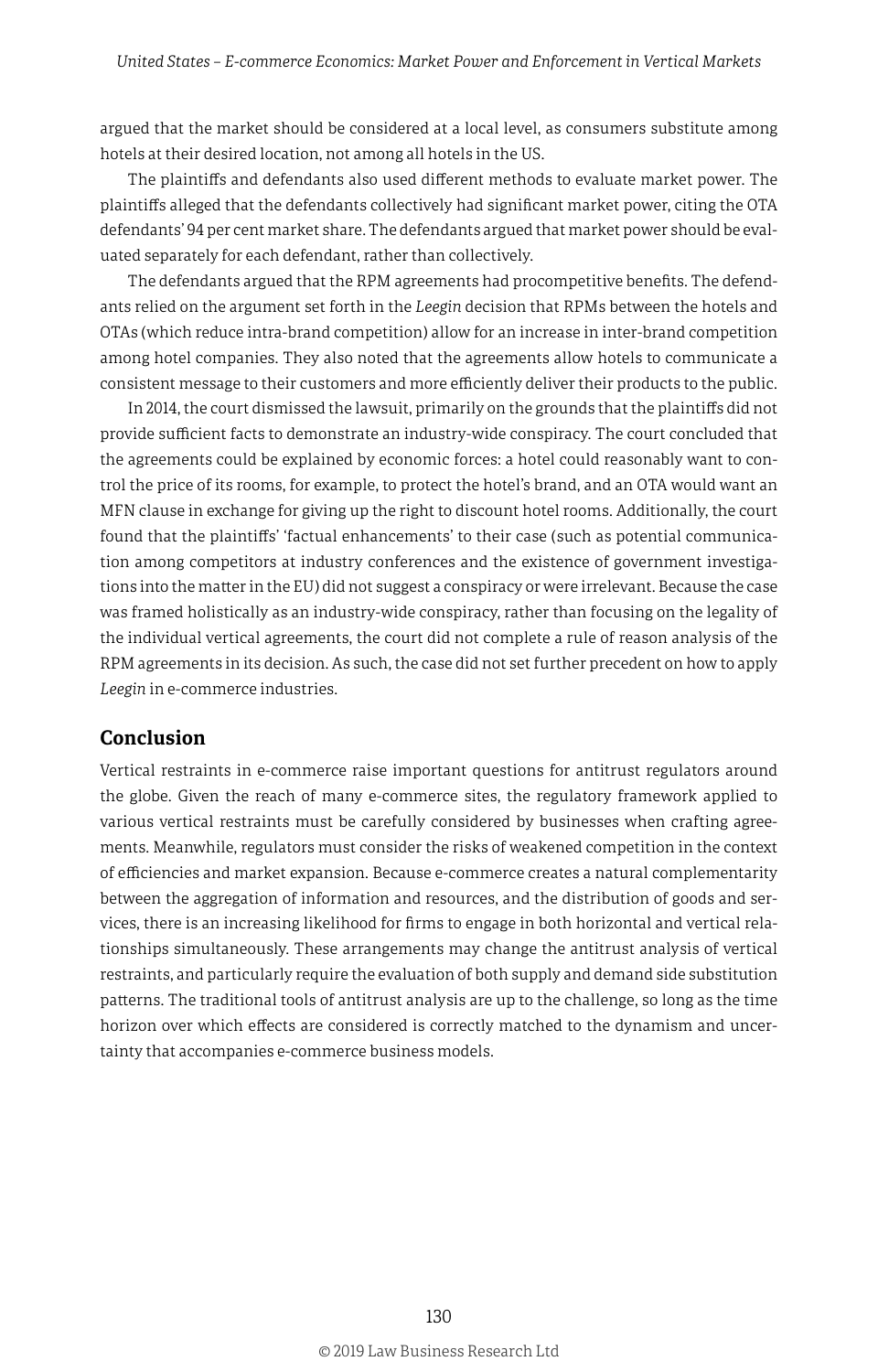## **Appendix 1**

#### About the Authors

#### **Rebecca Kirk Fair** Analysis Group

Ms Kirk Fair, a managing principal in Analysis Group's Boston office, has conducted economic analysis and managed case teams in support of academic experts in a broad range of cases, including major antitrust litigation, merger and agency competition review matters, intellectual property, false advertising, tax, and class certification. Her antitrust work includes assisting in all phases of litigation, from pre-trial discovery to trial testimony. She has significant experience in cartel matters, in which she has analysed economic and statistical issues, provided expert testimony, and supported academic experts in prominent cases involving technology, consumer products, and financial services. She has conducted quantitative analysis and performed industry and market research to evaluate competition, pricing, and outputs in connection with merger investigations in the US, Canada, and the EU. In addition, Ms Kirk Fair has supported the US Federal Trade Commission (FTC) in a variety of merger investigations and has served as a compliance monitor. She earned her MBA in finance and applied economics from MIT Sloan School of Management, and a BA in economics from Middlebury College.

## **Nikita Piankov**

#### Analysis Group

Dr Piankov is a vice president in Analysis Group's Boston office. His case work has included the assessment of damages in intellectual property disputes in a variety of industries, market analyses and assessments of damages for major antitrust matters, and assessments of product safety and efficacy profiles in litigation and non-litigation contexts. He has supported experts in an analysis of the impact of allegedly anticompetitive practices in the software industry, with the preparation of a report and deposition testimony in a property auction revenue optimisation matter, and in several cases involving the use of statistical methods to evaluate product safety and efficacy. Dr Piankov has also worked on a number of class-related matters, supporting defendants' experts in class certification and damages analyses. He was awarded a PhD in economics from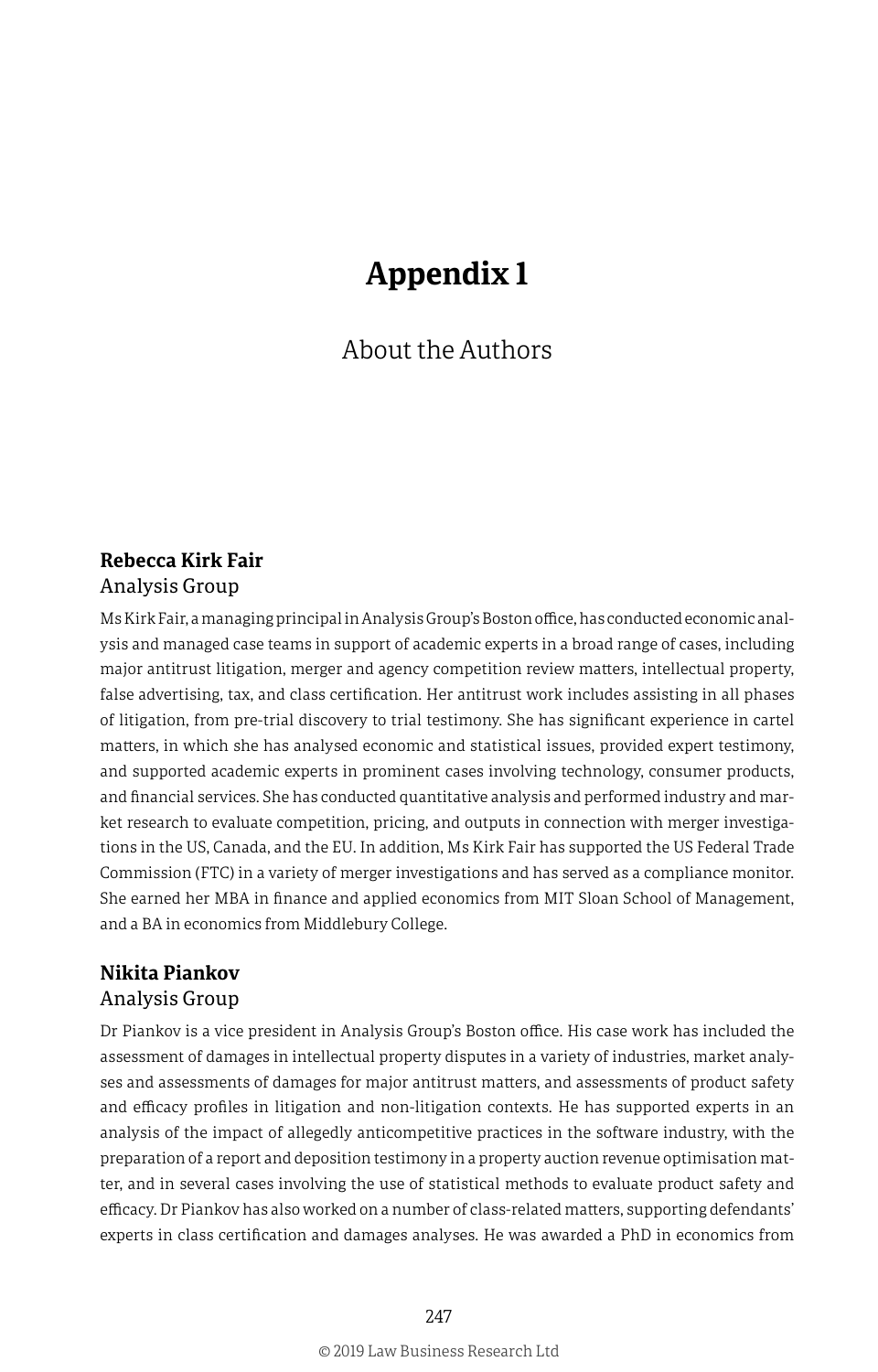Harvard University; an MA in economics from the New Economic School, Moscow; and a BA in economics from International University, Moscow.

#### **Emmanuel Frot** Analysis Group

Dr Frot, a vice president in Analysis Group's Paris office, is an economist with specialised expertise in applying quantitative analyses to competition, litigation, regulatory and business intelligence issues. He provides economic and econometric expertise on matters related to mergers, market concentrations, cartel investigations and damages in a wide range of industries. Dr Frot has performed numerous economic and econometric analyses in Phase I and Phase II mergers before the French Competition Authority, and he has led case teams and performed economic analyses in several prominent horizontal and vertical cartel cases. He has also estimated damages in antitrust litigation and intellectual property matters. Dr Frot has published in peer-reviewed journals and spoken at conferences on topics related to antitrust and competition. Dr Frot also applies quantitative techniques to pricing issues; performance benchmarking; energy markets; and general issues requiring expertise in data collection, analysis, modelling and visualisation. Previously, Dr Frot was an assistant professor at the Stockholm School of Economics – Stockholm Institute of Transition Economics (SITE). He earned a PhD and an MSc in economics from the London School of Economics; an MSc in engineering science from École Centrale Paris; and a BSc in economics from University of Paris I Panthéon-Sorbonne.

#### **Analysis Group**

75 Boulevard Haussmann 75008 Paris France Tel: +33 72 72 00 40 emmanuel.frot@analysisgroup.com

111 Huntington Avenue, 14th floor Boston, MA 02199 United States Tel: +1 617 425 8000 nikita.piankov@analysisgroup.com rebecca.kirkfair@analysisgroup.com

www.analysisgroup.com